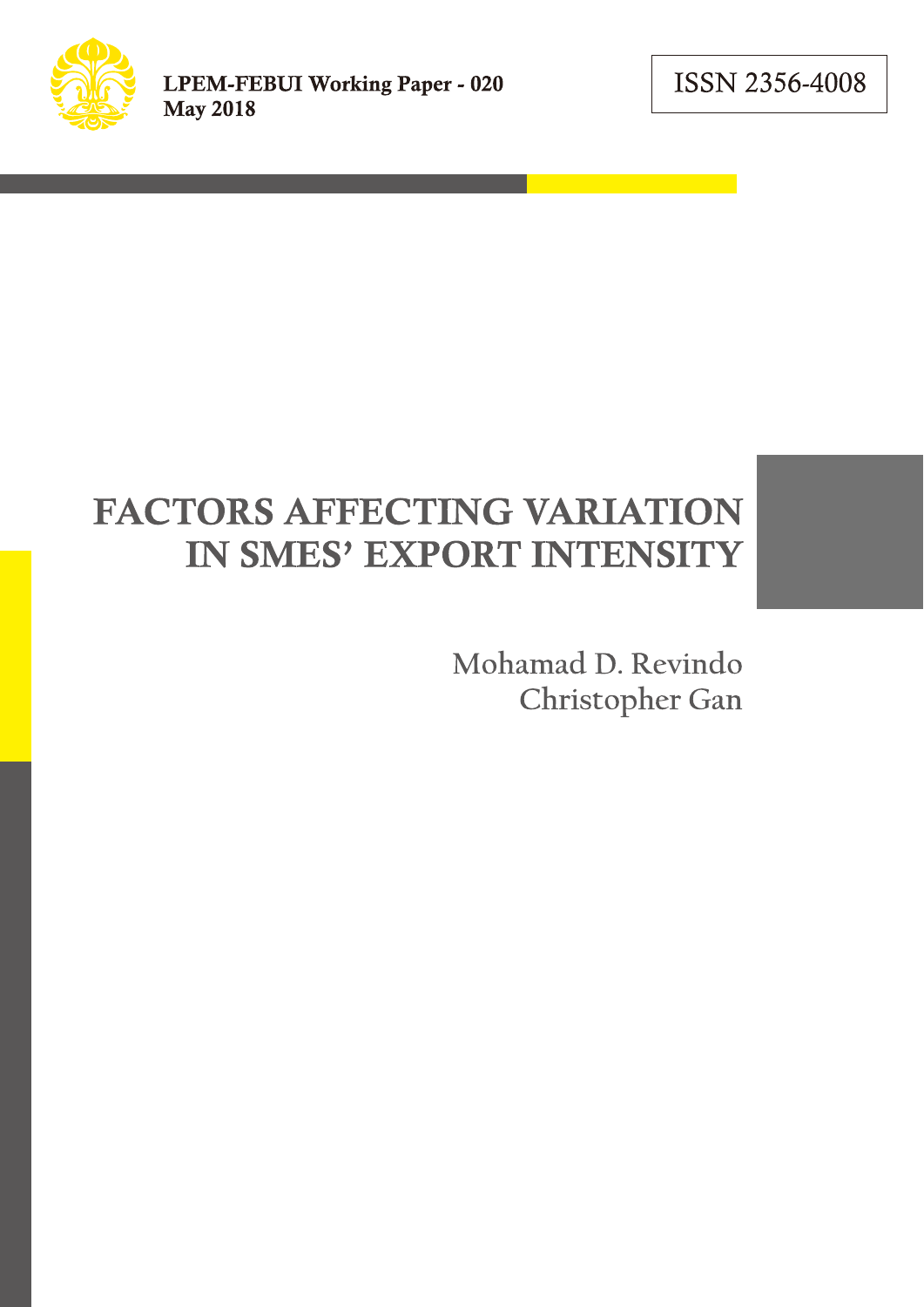Chief Editor: Riatu M. Qibthiyyah Editors : Kiki Verico<br>Setting : Rini Budiastuti Setting

© 2018, May Institute for Economic and Social Research Faculty of Economics and Business<br>Universitas Indonesia (LPEM-FEB UI)

Salemba Raya 4, Salemba UI Campus Jakarta, Indonesia 10430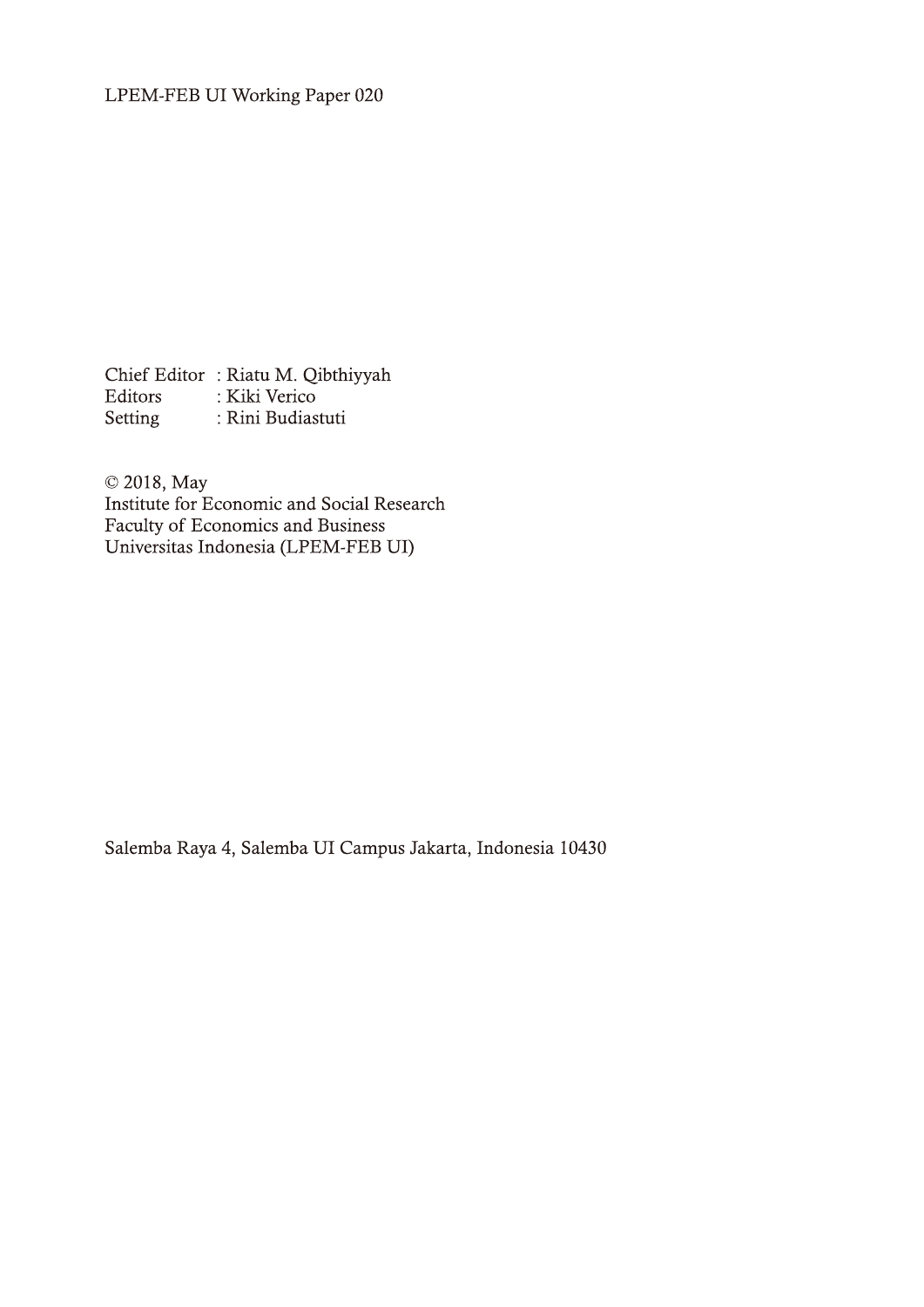## **Factors Affecting Variation in SMEs' Export Intensity**

Mohamad D. Revindo<sup>1\*</sup> & Christopher Gan<sup>2</sup>

#### **Abstract**

Small and Medium-sized Enterprises (SMEs) are more constrained to participate in export market than their large counterparts despite various export assistance provision by the government. Extant literature on SME internationalization mostly focus more on how non-exporting SMEs can become exporters than on how exporting SMEs can sustain and expand their export. This study aims to investigate the factors affecting SMEs' export intensity with reference to the case of Indonesia. Fractional-logit regressions were used to identify the influence of export-exhibiting factors, export-inhibiting factors, and firm and owner characteristics on SMEs' export intensity. The evidences were collected from 497 SMEs in seven provinces in Jawa, Madura and Bali regions. The findings show that SMEs' export intensity is affected by some firm characteristics including firm age and total employees. Export intensity is also affected by some exhibiting factors including owners' overseas and MNC/exporting firm work experience, central government agencies' assistance, network relationships with non-government actors, location, export market of choices and years of exporting. By contrast, export intensity is adversely affected by perceived difficulties in overcoming informational and human resources barriers, distribution, logistics and promotional barriers, financial barriers, foreign government barriers, procedural barriers and price barriers. The policy and managerial implications of the findings are discussed.

**JEL Classification:** F23; L25; M13; M16; O17

#### **Keywords**

SMEs — internationalization — export intensity — export barriers — Indonesia

1 *Institute for Economic and Social Research, Faculty of Economics and Business, Universitas Indonesia (LPEM- FEBUI), Jakarta and Faculty of Agribusiness and Commerce, Lincoln University, New Zealand*

<sup>2</sup>*Professor in Accounting and Finance, Faculty of Agribusiness and Commerce, Department of Financial and Business System, Lincoln University, New Zealand*

\***Corresponding author**: Institute for Economic and Social Research (LPEM) Universitas Indonesia. UI – Salemba Campus, Salemba Raya St., No. 4, Jakarta, 10430, Indonesia. Email: [revindo@lpem-feui.org.](revindo@lpem-feui.org)

## **1. Introduction**

Firm internationalisation has been evident and rapid for at least over the last two decades. Despite no consensus on the precise definition of firm internationalisation, it can be perceived simply as a process of a firm's increasing involvement in international business operations (Welch & Luostarinen, 1999) or the process of adapting firm's operations (strategies, structures and resources) to international environments/markets (Calof & Beamish, 1995). However, a firm's engagement in international operations may take various forms including exporting, importing, investing abroad, licensing or cooperating with foreign firms. Hence, the broad definition of firm internationalisation includes inward, outward and cooperative international activities (Ruzzier, Hisrich, & Antoncic, 2006).

For example, during 2001-17 the world's merchandise export value had almost tripled from 6.1 to 17.4 trillion USD (ITC, 2018a) and during 2005-16 the global exports in services recorded nearly twofold increase from 2.52 to 4.83 trillion USD (ITC, 2018b). During 2001-14, the world's foreign direct investments (FDI) outward stocks rose more than 3.3 times from 7.77 to 25.87 trillion USD (UNCTAD, 2014, 2015). The steady growth of trade and FDI helped the global economy to sustain positive gross domestic product (GDP) growth (2.58% annual average), albeit being interrupted by the 2007–08 global financial crisis (World Bank, 2016). At the firm level, trade openness also helped a great number of firms worldwide to sustain their businesses and maintain growth and productivity (OECD, 2012).

However, the benefits of trade openness are not reaped equally among countries and enterprises. Despite the growing importance of developing countries in world trade, the 34 OECD member states still accounted for 56–60% of world merchandise export value during 2010–2017 (ITC, 2018a). At the firm level, large enterprises are more prepared to capitalise on trade opportunities compared to small and medium-sized enterprises (SMEs). For example, in the mid-2000s SMEs in the US, Switzerland, the Netherlands, United Kingdom, China and Japan only contributed 30–38% of their respective national exports (Hammer & Stamps, 2010). SMEs' contributions have also been modest in the more advanced modes of outward internationalisation (i.e. services export and outward FDI) (Adlung & Soprana, 2013; Dalli, 1995; Kogut & Chang, 1996).

SMEs' inability to exploit the gain from international trade amidst the rapid growth of global trade indicates that SMEs face greater impediments and different challenges to internationalize than large enterprises. Scholars' interest in firm internationalization emerged in the 1950s (Hymer, 1976) but only the later stream of research in this area has begun to pay more attention to smaller firms (i.e. SMEs) (Hollenstein, 2005; Onkelinx & Sleuwaegen, 2008). SME internationalization has been studied separately from gen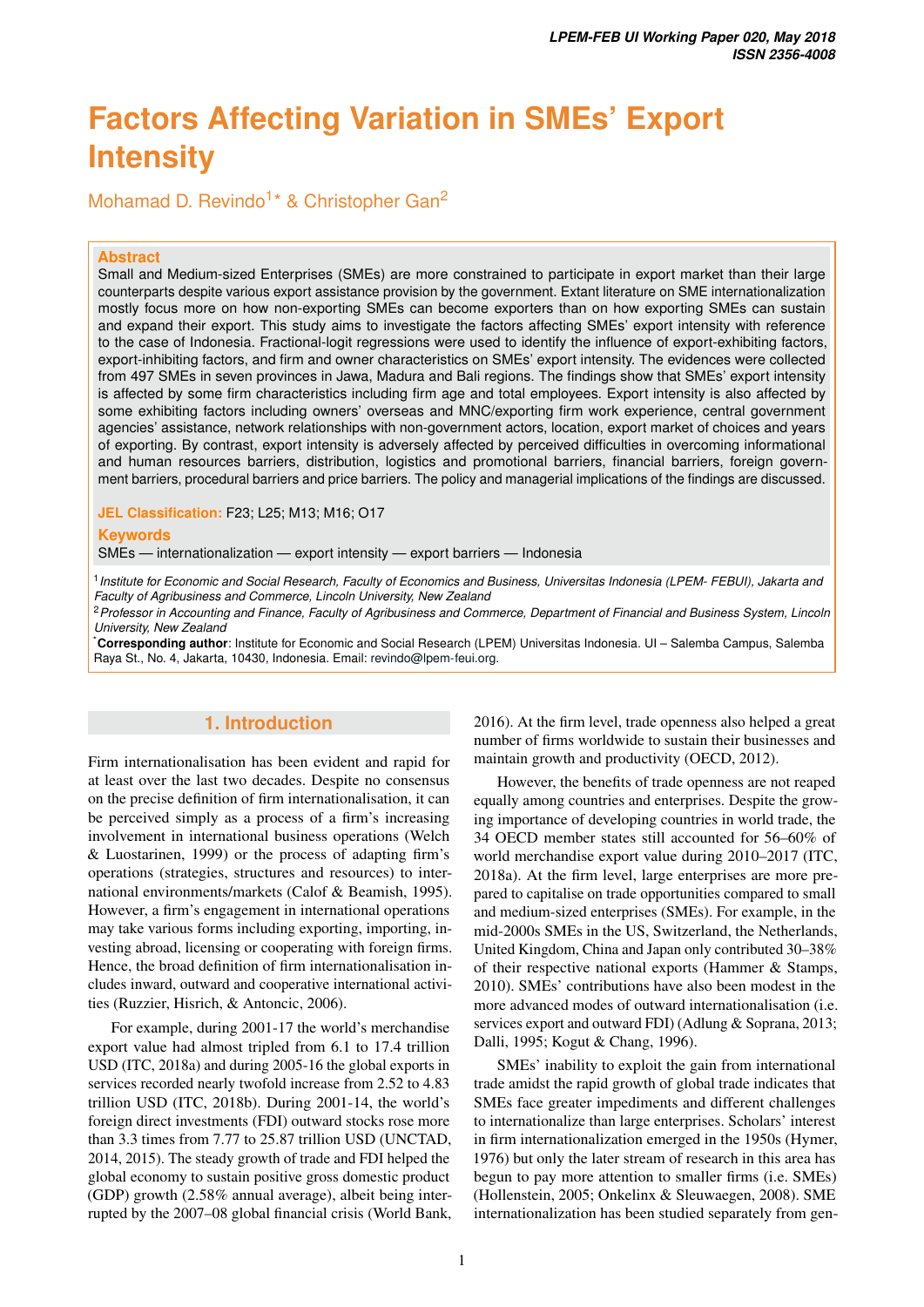eral firm internationalization because SMEs have particular characteristics such as smallness and limited resources that may constrict their international business activities (Laghzaoui, 2007; Ruzzier, Hisrich, & Antoncic, 2006).

SMEs' meagre export contributions are more prevalent in developing countries. For example, in ASEAN member states on average SMEs only accounted for 23% of total exports (Wignaraja, 20[1](#page-3-0)2).<sup>1</sup> In Indonesia, despite being a major source of GDP growth and job creation, SMEs' share in total non-oil and gas exports was minuscule at 9.3%. SMEs' inability to seize trade opportunity, along with Indonesia's increasing engagement in various free trade agreements (FTAs) which force local products to compete directly with cheap imported merchandise in the domestic market, may severely threaten SMEs' business sustainability in the future. $2$ 

In Indonesia, SMEs (including micro enterprises) play an important role in the economy, particularly as they have been major source of business establishments, employment opportunities and value added creation, and their contribu-tions tend to rise over time.<sup>[3](#page-3-2)</sup> During 2005-13 SMEs made up 99.99% of the total business entities, provided more than 97% of job opportunities and contributed around 56- 59% of the Indonesian GDP (Ministry of Cooperatives and SMEs Republic of Indonesia, 2009b, 2010a, 2010b, 2013, 2014, 2015). By contrast, in the same period, SMEs only accounted for a small share of Indonesia's non-oil and gas exports. Further, despite SMEs' steady rise in total annual export value, their share in Indonesia's non-oil and gas exports continually shrank from around 18.5% in 2005–07 to 16.9% in 2008–10 and further down to 15.4% between 2011 and  $2013.4$  $2013.4$ 

Thus, Indonesian SMEs are less able to take advantage of export opportunities from trade liberalization compared to their larger Indonesian counterparts (Wengel & Rodriguez, 2006). Indonesian SMEs also fare less well in export performance compared to SMEs in other ASEAN countries (Wignaraja, 2012) and perform far below SMEs in developed countries (Hammer & Stamps, 2010). SMEs' poor export performances persist despite various policy measures launched by the Government of Indonesia (GOI), including general assistance (such as access to credit, technical and managerial training) as well as specific export-related assistance (including trade promotion, business matching and training in export procedures).

This study aims to analyse the internationalization of Indonesian SMEs, particularly their direct-export activities. There have been extensive researches on Indonesian SMEs but only a few shed lights on their internationalization, particularly their export activities. Of those few studies, they mostly focused on pre-export activities (i.e. how nonexporting SMEs can become exporters). For example, how SMEs' export is affected by human capital (Sari, Alam, & Beaumont, 2008), trade facilitation programmes (Tambunan, 2009b), industry clustering on exports (Tambunan, 2009a) and various export stimuli and export barrier factors (Revindo & Gan, 2017; Revindo, 2017, 2018; Revindo & Gan, 2016; Revindo, Gan, & Nguyen, 2015, 2017). With regard to post-export activities of Indonesian SMEs, to the extent of our knowledge there has been no particular study except one on export performance by Wengel & Rodriguez (2006). Given, the gap in the extant literature, this study aims to investigate Indonesian SMEs' post-export activities, especially the factors that determine Indonesian SMEs' export intensity.

Moreover, most of the extant literature has partially looked at SMEs in certain regions, sectors or industries in Indonesia. For example, Sari (2011) examined the internationalisation of manufacturing firms while Jane (2013), Zubadi & Nugroho (2012) and Roida & Sunarjanto (2012) studied the case of firm internationalisation in Bandung City, Magelang Regency, and Jawa Timur Province, respectively. By contrast, this study covers SMEs in seven provinces in Java, Madura and Bali Islands where approximately 60% of Indonesian SMEs operate (Kuncoro, 2009) and includes SMEs in various sectors/products.

For policy makers/regulators, the findings of this study are beneficial for the government of Indonesia as well as the governments in other developing countries to foster SMEs' exports and SMEs' competitiveness in international markets. In particular, the findings of this study provide more insight into the formulation of general strategy and policy measures to assist SMEs to speed up their internationalization, or to sustain or expand their current international business activities. Hence, the findings of this study pave the way for further research in this area aimed at formulating specific and detailed policy-mix and measures in particular industry or region.

At the managerial level, the study will enhance SME owners' and managers' understanding of the internationalization processes and strategies and lessons learned from successful exporters. SMEs' managerial team can also learn how to utilise various networking sources and government export assistance to help them escalate their international business activities.

The remainder of the article is organized as follows. Section 2 reviews the theoretical and empirical literature on SME internationalization, especially on export performance and export intensity. Section 3 presents the study area, the data collection procedures and the data analysis methods. Section 4 provides the empirical results of the descriptive statistics, the principal component analysis and the regression analysis. Section 5 concludes with a summary of the main research findings and the research implications, followed by the limitations of the research and recommen-

<span id="page-3-0"></span><sup>&</sup>lt;sup>1</sup>The Association of Southeast Asian Nations (ASEAN) is a regional economic and political cooperation organisation that was founded in 1967 and currently comprises ten member states namely Indonesia, Malaysia, Philippines, Singapore, Thailand, Brunei Darussalam, Viet Nam, Lao PDR, Myanmar, and Cambodia.

<span id="page-3-1"></span><sup>2</sup>As of May 2018, Indonesia had nine FTAs in effect, including ASEAN (1993), ASEAN-China (2010), ASEAN-Australia and New Zealand (2010), ASEAN-India (2010), ASEAN-Japan (2008), ASEAN-Korea (2007), Indonesia-Japan (2008), Group of Eight Developing Countries (2011) and Indonesia-Pakistan (2013). Indonesia also has ongoing negotiations with several other regional and bilateral FTAs.

<span id="page-3-2"></span> $3$ Prior to the implementation of the Law No. 20 (2008) on Micro, Small and Medium-Sized Enterprise, the "Small-sized Enterprise" term generally included small and micro-enterprises. For the distinction between small and micro-enterprises, see Section 3.1.

<span id="page-3-3"></span><sup>&</sup>lt;sup>4</sup>If oil and gas exports are included, SMEs' and micro-enterprises' contribution might be even lower since oil and gas exports are performed by large state-owned enterprises. Hence, this figure supports Wignaraja (2012) that Indonesian SMEs' contribution to total exports was actually 9.3%.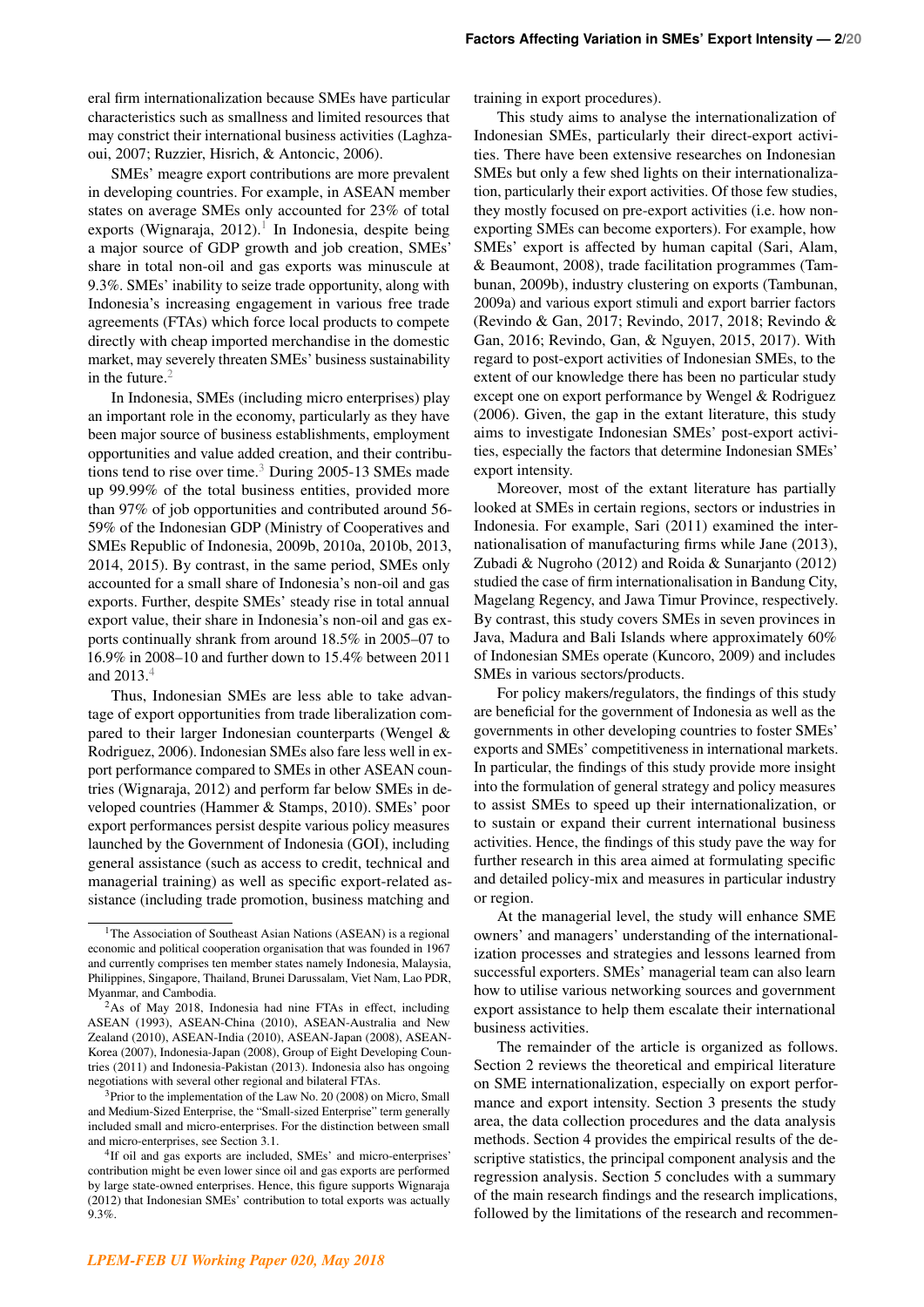dations for future study.

## **2. Literature Review**

SMEs confront complex challenges in exporting, thus the effectiveness of export-related policies and assistance requires a comprehensive understanding of SMEs' export activities. The extant literature provide a comprehensive analysis and evidence of SMEs at pre-export stage including the export stimulating factors (Acedo  $&$  Galán, 2011; Leonidou, 1995b; Morgan, 1997; Morgan & Katsikeas, 1997; OECD, 2009), export barriers (European Commission, 2010; Leonidou, 1995a, 2004; Morgan, 1997; OECD-APEC, 2006; OECD, 2009), internationalization processes and strategies (Andersen, 1993; Cavusgil, 1980; Melén, 2009; Nguyen, Le, & Bryant, 2013; Thai, 2008), as well as the role of the government and network relationships in assisting SMEs to export (Kontinen & Ojala, 2012; Korhonen, Luostarinen, & Welch, 1996; Rodrigues & Child, 2012; Shamsuddoha, Ali, & Ndubisi, 2009; Wilkinson & Brouthers, 2006).

The ability of SMEs to export is one of the hallmarks of a country's successful effort to foster SME internationalization. However, the challenges and obstacles of exporting prevail upon the firm's entry into foreign markets. SMEs that successfully enter foreign markets may have difficulties in sustaining or expanding their exports; thereby exporting SMEs differ in their export performances. For example, an exporter may have higher export revenue or higher export intensity (share of export revenue in total revenue) than other exporters and the export intensity may range from as low as 1% to as high as 100%.

Hence, understanding the factors that affect the firm's export performance (export sustainment and development) and its behaviour in the foreign markets is simply as important as understanding the factors that trigger a firm to initiate export activities (Sousa, Martínez-López, & Coelho, 2008). Extant literature highlights two key issues particularly related to SMEs at the post-export stage: export performance (Dhanaraj & Beamish, 2003; Hart & Tzokas, 1999; Robertson & Chetty, 2000; Sousa, Martínez-López, & Coelho, 2008; Wengel & Rodriguez, 2006) and the impact of export engagement on SMEs' performances (Ganotakis & Love, 2012; Hitt, Hoskisson, & Kim, 1997; Lu & Beamish, 2001, 2004, 2006; Singla & George, 2013).

This study focuses on SMEs' post-export activities, especially their export performance. In general, there are two conceptual frameworks that have been widely used to examine export performance (Sousa, Martínez-López, & Coelho, 2008). The first framework is drawn from the *resourcebased* view with a focus on the firm's internal factors that influence export performance while the second framework is the *contingency paradigm* that brings more explanations on external determinants. *The resource-based* view approach focuses on how a set of firm's unique resources creates and sustains competitive advantage (Conner & Prahalad, 1996; Wilkinson & Brouthers, 2006). A firm can be perceived as a collection of physical and human resources and therefore variations in performance across firms can be explained by the heterogeneity in these resources and capabilities (Makadok, 2001). A firm may perform better than other

firms in the same industry and market if that firm possesses and exploits its unique resources (Dhanaraj & Beamish, 2003). Correspondingly, in the context of internationalization *the resource-based view* suggests that a firm's export performance is determined by the firm's characteristics such as size, experience and production techniques (Zou & Stan, 1998).

A rather different view on export performance is offered by *the contingency paradigm* that is based on the *structure–conduct–performance* (SCP) framework commonly used in industrial organization analysis (Cavusgil & Zou, 1994; Zou & Stan, 1998). The SCP framework argues that an organization's resources is dependent on its environments and that the organization develops and maintains appropriate strategies to manage the dependence (Sousa, Martínez-López, & Coelho, 2008). Hence, in the context of internationalization it is the environmental factors specific to the firm that determine the firm's characteristics and internationalization strategies which in turn affect the firm's export performance. In other words, *the contingency paradigm* views that export engagement is a firm's strategic response to its internal and external factors (Robertson & Chetty, 2000; Yeoh & Jeong, 1995).

However, rather than emphasizing on the comparison and selecting the most appropriate of the two conceptual frameworks, Sousa, Martínez-López, & Coelho (2008) suggest the incorporation of them into a comprehensive framework to analyse the export performance. Figure 1 illustrate how the firm's export performance is affected by internal and external factors. The internal factors consist of export marketing strategy (e.g. product, price, promotion, distribution, service and networking strategies), firm characteristics (e.g. size, international experience, capabilities/competencies, industrial sector/product type, organizational culture, ownership structure, and production management) and management characteristics (e.g. age, education, innovativeness, international exposure and export commitment). The external factors consist of foreign market characteristics (e.g. legal, political and economic systems, cultural similarity, market dynamics, customer and competitor behaviour) and domestic market characteristics (such as government export support and domestic business environment).

The hybrid model given in Figure 1, however, has not been used or tested as most of the previous studies adopted either *the resource-based view* or *the contingency paradigm*. For example, the importance of internal factors in export performance (the resource-based view approach) were reported in the US manufacturing SMEs (Wilkinson & Brouthers, 2006), US and Canadian SMEs (Dhanaraj & Beamish, 2003), British SMEs (Hart & Tzokas, 1999), Portuguese firms (Lages, Silva, & Styles, 2009) and Spanish SMEs (Stoian, Rialp, & Rialp, 2011). Whereas, *the contingency paradigm* has been evident In the US firms (Cavusgil & Zou, 1994), Greek firms (Liargovas & Skandalis, 2008) and the New Zealand apparel industry (Robertson & Chetty, 2000). Moreover, there is limited evidence on firms' export performance, especially SMEs, with reference to developing countries. With regard to Indonesia, Wengel & Rodriguez (2006) investigated the export performance of Indonesian firms with a large number of determinants but the study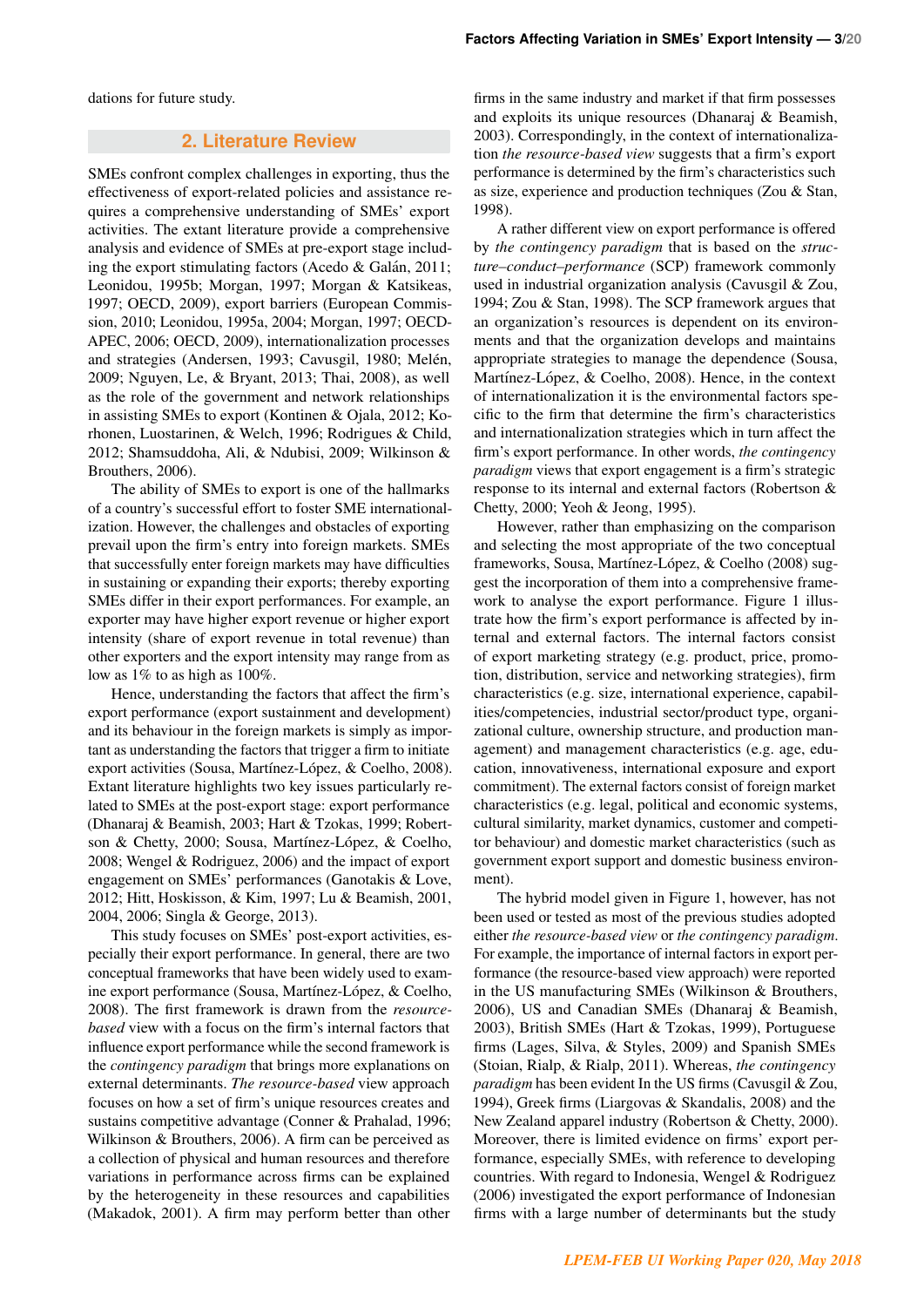

Figure 1. Export Performance, a Conceptual Framework Source: Sousa, Martínez-López, & Coelho (2008)

lacked a conceptual framework.

## **3. Data and Methods**

## **3.1 Data**

This study focuses on small-sized and medium-sized enterprises (SMEs) and excludes micro-sized and large-sized enterprises.<sup>[5](#page-5-0)</sup> Among various definitions of firm by size, three definitions are widely used in Indonesia:

- 1. The Ministry of Cooperatives and SMEs defines SMEs as enterprises with assets valued at IDR50 million– IDR10 billion (equivalent to USD3,846.15–USD769, 230.77) or with an annual turnover of IDR300 million–IDR50 billion (equivalent to USD23,076.9–USD 3,846,153.8) ("*Undang-undang No. 20 Tahun 2008 tentang Usaha Mikro Kecil dan Menengah* [Law on Micro, Small and Medium-Sized Enterprise Number 20 of 2008].", 2008).[6](#page-5-1)
- 2. BPS-Statistics Indonesia (2014a) defines SMEs as enterprises with 5–99 employees.
- 3. The Ministry of Finance broadly classifies firm size into small business and non-small business (Ministry of Finance Republic of Indonesia, 2013). Small business refers to an enterprise with annual turnover of maximum IDR4.8 billion (approximately equivalent to USD369,230.8) while non-small business refers to an enterprise with annual turnover value of more than IDR4.8 billion.

During the pilot survey, we found that at the practical level the identification of SMEs' assets and turnover value was difficult, laborious and potentially inaccurate. SMEs' asset valuation requires a complex appraisal method and SMEs' turnover estimations are not always available due to the poor bookkeeping. Hence, this study refers to the definition of SMEs by number of employees (5 to 99) used by BPS-Statistic Indonesia. Despite its applicability, it is worth noting that this definition also has shortcomings. Most notably, the SME definition by number of employees has potential bias towards capital-intensive industries. For example, this definition potentially includes some largescale enterprises in capital-intensive industries that employ a small number of employees, but excludes medium-scale enterprises in labour-intensive industries that employ large numbers of workers.

The total number of SMEs in Indonesia was estimated at 706,380 units in 2013 (Ministry of Cooperatives and SMEs Republic of Indonesia, 2015), approximately 60% of which are concentrated in only 3 islands; Jawa, Madura and Bali (Kuncoro, 2009; Wiratno & Dhewanto, Undated). This imbalanced SMEs' distribution largely reflects the economic agglomeration pattern in Indonesia that causes economic activity to be largely concentrated in those three closely related islands. The three islands consist of only seven provinces and constitute only 7.07% of the country's total land area but are inhabited by 57.5% of the country's total population and generate over 58% of the country's total GDP/value added (BPS-Statistics Indonesia, 2014b). Hence, the target population of this study is the SMEs that operate in seven provinces in Java, Madura and Bali islands. The three islands also have better transportation and communication infrastructure than the rest of the country, allowing better access to survey a large number of SMEs that are spread throughout the islands within the time and budget constraints.

In order to construct the sample frame, we merged four different databases into one list of SMEs from which the samples were picked. The first three databases were published by the Ministry of Cooperatives and SMEs including: (1) the Ministry of Cooperatives and SMEs' online trading board[7](#page-5-2) ; (2) *SME and Cooperative Indonesia Catalogue* (Ministry of Cooperatives and SMEs Republic of Indonesia,  $2011$ ,  $2012$ <sup>[8](#page-5-3)</sup>; and (3) Exporting SMEs Directory book (Ministry of Cooperatives and SMEs Republic of Indonesia,  $2009a$  $2009a$  $2009a$ <sup>9</sup>. The fourth database is the Indonesian 2006 Economic Census provided by BPS-Statistics Indonesia.[10](#page-5-5)

SMEs were drawn randomly from the sample frame and the survey targeted at least 385 samples (the total calculated sample size) but the total sample size was expanded

<span id="page-5-0"></span><sup>5</sup>Micro enterprises are excluded for two reasons. First, the micro enterprises database is unavailable in Indonesia as they are mostly in the form of individual businesses or home industries. Second, micro enterprises are less likely to engage in international business (Pendergast, Sunje, & Pasic, 2008).

<span id="page-5-1"></span><sup>6</sup>The exchange rate is assumed at IDR13,000/USD.

<span id="page-5-2"></span> $7$ Online promotion at the website of the Ministry of Cooperatives ad SMEs, http://www.indonesian-products.biz.

<span id="page-5-3"></span><sup>8</sup>The catalogue provides SMEs' contacts and products description in four languages (English, Arabic, Japanese and Indonesian). The catalogue is published annually as part of the ministry's promotion program.

<span id="page-5-4"></span><sup>&</sup>lt;sup>9</sup>The directory books listed all SMEs that participated in international trade shows organised by the Ministry of Cooperatives and SMEs' during 2005–2009.

<span id="page-5-5"></span><sup>10</sup>The BPS-Statistics Indonesia (National Agency for Statistics) performs economic censuses every ten years. When the survey for this study was conducted in 2014, the most recent census was the 2006 national census while the next census will be conducted in 2016 and published in 2018.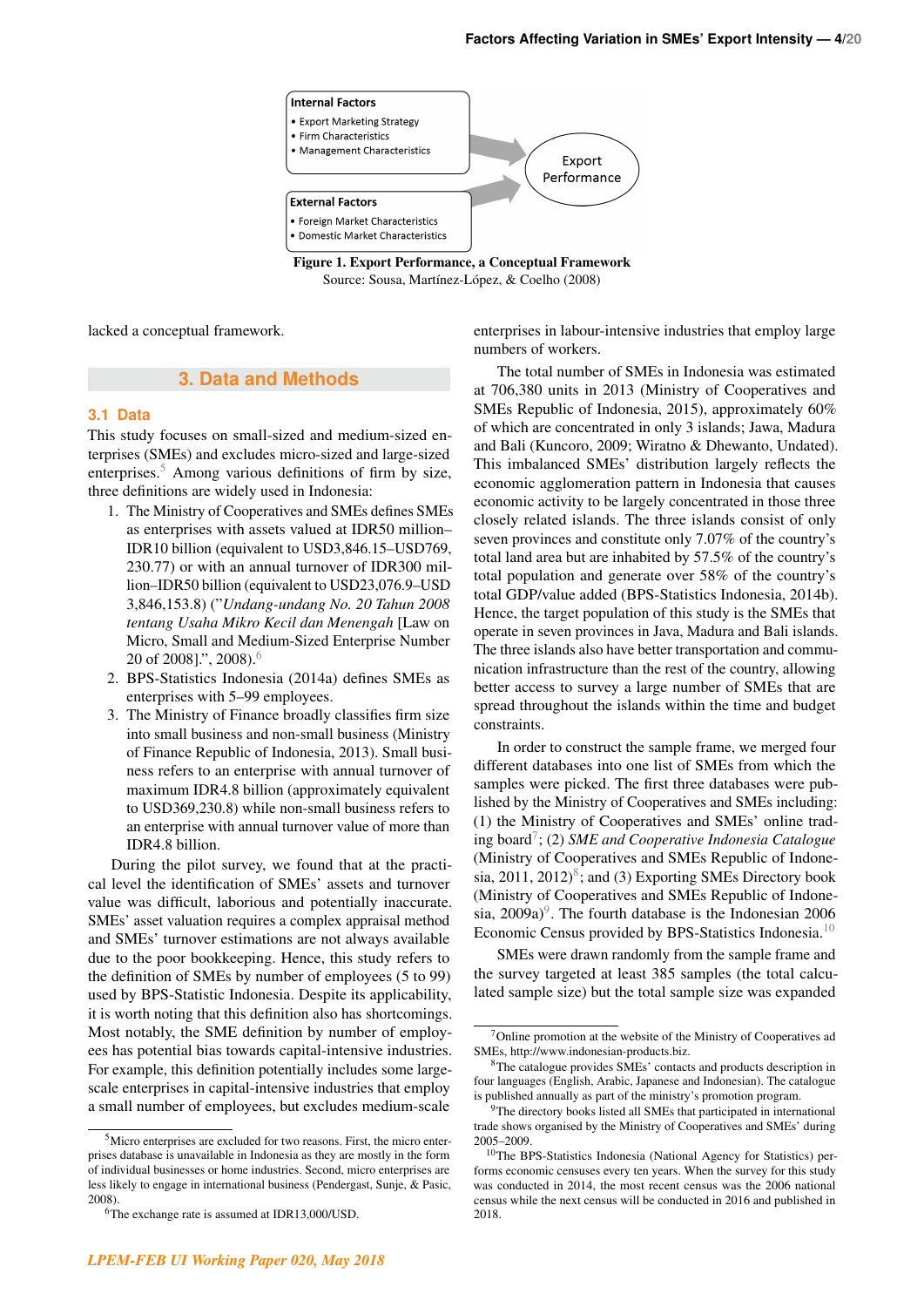by approximately 25% to increase the sample sufficiency.<sup>[11](#page-6-0)</sup> The sample of SMEs was collected through a survey questionnaire conducted in seven provinces in Jawa, Bali and Madura Islands during April-August 2014.<sup>[12](#page-6-1)</sup> During the survey period, 971 SMEs were contacted and approached, 522 of which were willing to participate in the survey (a response rate of 53.76%). A total of 497 responses were useable, and the remaining 25 responses were non-useable due to incomplete responses. The collected samples have a wide variation of export intensity, ranging from 0% (nonexporting SMEs) to 100% (SMEs whose entire products are exported).

Table 1. Sample Distribution by Province

| <b>Province</b> | Count | $\%$  |
|-----------------|-------|-------|
| Banten          | 15    | 3.0   |
| DKI Jakarta     | 100   | 20.1  |
| Jawa Barat      | 39    | 7.8   |
| Jawa Tengah     | 41    | 8.2   |
| DI Yogyakarta   | 59    | 11.9  |
| Jawa Timur      | 185   | 37.2  |
| Bali            | 58    | 11.7  |
| Total           | 497   | 100.0 |

Source: Author's calculation based on survey data

Table 1 shows the distribution of the sample by province. A large number of responses were collected from Jawa Timur Province (185 SMEs, including Madura Island) and DKI Jakarta Province (100 SMEs). Both provinces are highly populated and industrialized. The remaining 212 respondents were distributed in the remaining five provinces (Banten, Jawa Barat, Jawa Tengah, DI Yogyakarta, and Bali).

Table 2 shows the distribution of surveyed SMEs by their products. Seventy-four SMEs produce more than one type of product (multi products) while the remaining 423 SMEs specialise in a specific type of product, with the largest number in handicrafts (91 SMEs) and the lowest number in machinery components (18 SMEs).

A set of structured questionnaires with close-ended questions were developed and translated into *Bahasa Indonesia*. Before the SME survey was administered, the questionnaire was piloted randomly to 25 SMEs in the Greater Jakarta region. The pre-test was carried out to ob-

 $\sqrt{2}$  $\left(\frac{(Z_{\infty/2})\sigma}{MOE}\right)^2$ , where n is the sample size; **Z<sub>∝/2</sub>** is the value of the two-sided

| Table 2. Sample Distribution by Product |  |  |  |
|-----------------------------------------|--|--|--|
|-----------------------------------------|--|--|--|

| <b>Products</b>                        | Count | $\%$  |
|----------------------------------------|-------|-------|
| <b>Agricultural Products</b>           | 31    | 62    |
| Food & Beverages                       | 56    | 11.3  |
| Furniture                              | 80    | 161   |
| Handicrafts                            | 91    | 183   |
| Garments                               | 69    | 13.9  |
| Leather Products & Fashion Accessories | 32    | 64    |
| Household Utensils                     | 27    | 5.4   |
| <b>Machinery Components</b>            | 18    | 3.6   |
| Other Products                         | 19    | 3.8   |
| Multi Products                         | 74    | 14.9  |
| <b>Total by Export Status</b>          | 497   | 100.0 |

Source: Author's calculation based on survey data

tain feedback to improve the content of the questions and the instructions, clarity, and layout of the questionnaire. The pre-test also gave important feedback on the questionnaire translation from English to *Bahasa Indonesia*. Response to the SME survey questions required a good knowledge of the enterprises' operational activities and therefore the questionnaires were administered to SMEs' owners or managers.

## **3.2 Estimation Method**

Export performance is represented by export intensity, calculated as the ratio of export revenue to the total revenue (Bianchi & Wickramasekera, 2016; Calabrò & Mussolino, 2013; Majocchi, Bacchiocchi, & Mayrhofer, 2005). Accordingly, a regression analysis is performed to estimate the determinants of SMEs' export intensity. Table 3 describes the independent variables used to estimate SMEs' export intensity and their expected signs (the hypothesized relationship between the independent variables and SMEs' export intensity). In general, three groups of determinants are employed: export-enhancing factors, export-inhibiting factors and SMEs' characteristics (Shih & Wickramasekera, 2011).

Export-enhancing factors or stimuli are crucial for SMEs to sustain and expand the export (post-export stage) (Acedo & Galan, 2011; Morgan & Katsikeas, 1997). We consider ´ SME owners' international exposure, external assistance, types of products, location and target markets as the factors that may enhance SMEs' export intensity.

SME owners/managers' international experience and exposure are expected to have a positive effect to SMEs' export intensity. An internationally experienced management team has greater probability of building a business partnership with foreign distributors or buyers (Reuber & Fischer, 1997). Overseas living or working experiences positively correlate with information gathering or market intelligence (Williams & Chaston, 2004). A management team with international experience is also likely to have more personal contacts in foreign markets (Andersen, 2006). In our model, we use three variables to represent international exposure including overseas study experience (*OwnerStudyAbroad*), overseas training or short courses experience (*OwnerTrainAbroad*) and overseas work experience (*OwnerWorkAbroad*). In addition, we also consider owners/managers' MNC or exporting firms work experience (*OwnerWorkMNC*) to have the same effect on export intensity as overseas work experience.

SMEs' probability of intensifying their export activities

<span id="page-6-0"></span><sup>11</sup>The population of SMEs in the study area (N) is approximated to be around 423,828 (approximately 60% of the total Indonesian SME population of 706,380). Owing to this large size of the target population, the sample size (n) is not expected to exceed 5% of the population (less than 21,191 SMEs) due to time and budget constraints. Hence, the following sample size formula for an infinite population is appropriate (Anderson, Sweeney, & Williams, 2010; Crossley, 2008; Lee, Lee, & Lee, 1999): *n* =

confidence interval in normal distribution,  $\delta$  represents the variation of the variable of interest and *MOE* is the desired margin of error. Assuming that  $Z_{\alpha/2} = 1.96$  (corresponds to a 95% confidence interval), response distribution  $\sigma = 0.5$ ,  $MOE = 0.05$ , and N = 423,828, the calculated sample size is 385. However, the sample size was increased by at least 20% (to at least a total sample of 461) to anticipate insufficiency and incomplete responses.

<span id="page-6-1"></span><sup>&</sup>lt;sup>12</sup>Despite having 34 provinces, Indonesia's economy is largely concentrated in seven provinces located in Jawa, Bali, and Madura Islands. As of 2013, the seven provinces generated over 58% of total GDP, inhabited by 57.5% of total population and populated by approximately 60% of total SMEs in Indonesia (BPS-Statistics Indonesia, 2014b).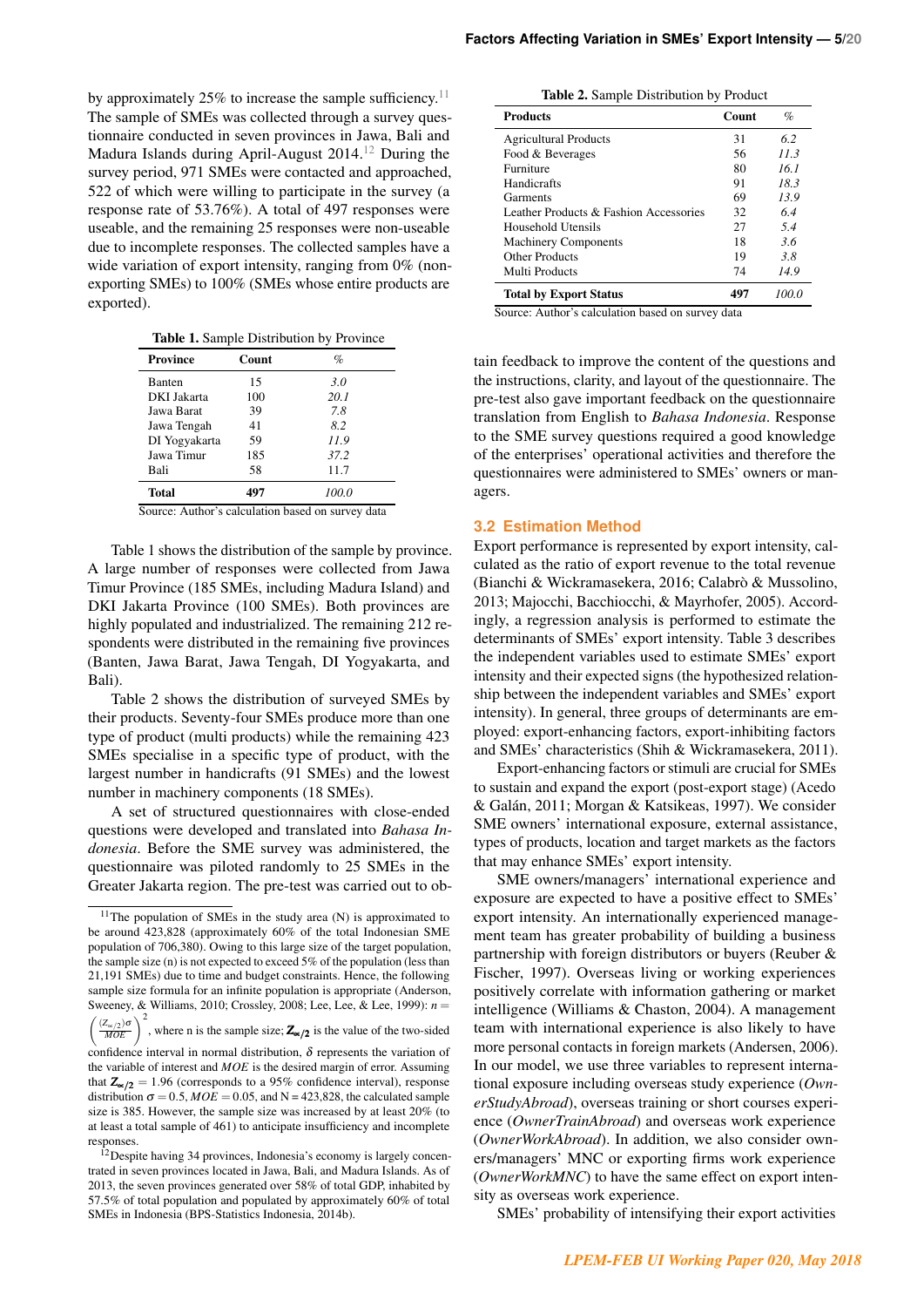is expected to be enhanced by government export assistance (Demick & O'Reilly, 2000; Francis & Collins-Dodd, 2004; Shamsuddoha, Ali, & Ndubisi, 2009; Wilkinson & Brouthers, 2006). We use *GovCentral Assist* to represent various types of export assistance provided by central government agencies. These include international trade fairs (international shows, exhibitions and expos), SME catalogue publications, technical training (including specific production processes, packaging, logistics, or machinery aimed at specific markets), managerial training (such as business planning, marketing, cultural differences awareness, language skills and knowledge of export procedures), and financial support (including export financing, export insurance and export guarantees). In addition, we use *Govt-Local Assist* to represent various export assistance provided by provincial, municipal or regency government agencies. These include technical training, managerial training, grants of equipment, grants of capital, and trade fairs.

We expect assistance provision by external non-governmental actors in the network to positively affect SMEs' probability to increase their export activities (Demick & O'Reilly, 2000; Levy, Berry, & Nugent, 1999; Zain & Ng, 2006; Zhou, Wu, & Luo, 2007). Hence, *NonGovt Assist* represents financial, technical, managerial and promotional assistance received by SMEs from various non-governmental actors in the network. These include informal network sources (family, relatives, business associates and emigrant communities) or formal non-governmental sources (including business chambers/ associations, SOEs and universities/research institutes).

SMEs are expected to have higher export intensity if they export to ASEAN markets (regardless of whether they also export to other markets), due to the ASEAN free trade agreement that took effect in 1992. Hence, we add *ExportASEAN* (whether ASEAN is one of SMEs' destination markets), as an enhancing factor. We also add *YearsExporting* (number of years the SMEs have been exporting at the time of the survey) and hypothesise it to have a positive effect on export intensity. As SMEs accumulate export experience, they also accumulate foreign market knowledge that might be crucial for export development (Ciszewska-Mlinaric, 2016).

We expect SMEs' export intensity to correlate with type of product, despite the extant literature being not fully conclusive on the direction of the relationship. It has been argued that SMEs have a better chance of increasing export activities if they produce merchandise that is already demanded in foreign markets (buyer effect) and therefore many SMEs imitate the types of products (copying/imitation effect) (Wengel & Rodriguez, 2006). Conversely, it has been argued that product uniqueness can be one of SMEs' sources of competitive advantage in foreign markets (Barney, 1991; Chatterjee & Wernerfelt, 1991). In our model, *ProductXNational* represents type(s) of product's share in Indonesia's total national non-oil and gas exports. We expect SMEs to have a higher export intensity if they produce a type of merchandise that is already among Indonesia's main non-oil and gas exports.

We hypothesise that SMEs' export intensity is affected by their location (province). We expect that SMEs which operate in a province with a large contribution to Indonesia's

total non-oil and gas exports are more likely to have high export intensity. Geographical agglomeration of exporters allows positive externalities, mainly in information spill overs (Silvente  $&$  Giménez, 2007), and access to export related services/infrastructure (Freeman, Styles, & Lawley, 2012).

Beside export-enhancing factors, export-inhibiting factors barriers are also crucial at the exporting stage (to sustain and expand exporting), despite of the opposite effect on the SMEs (Bilkey & Tesar, 1977; Leonidou, 2004; OECD-APEC, 2006). The export inhibiting factors are represented by the perceptions on the severities of various types of export barriers. Section 3.3 discusses the 50 types of export barriers that we used in the survey. We expect each type of export barrier to have negative correlations with SMEs' export intensity. The more difficult SMEs perceive a type of export barrier, the less likely they have high export intensity. However, we first reduce the 50 export barrier items into a smaller number of variables underlying broader dimensions of export barriers using the Principal Component Analysis (see Section 3.3). The summated scales/factor scores for each extracted and retained factor/component are calculated and used as input data in the regression model.

Two firm characteristics are used in our export intensity model. Firm age is hypothesised to have a positive effect on export intensity (Brush, 2012). As SMEs accumulate operational experience, they may accumulate capital or creditworthiness and establish an administrative structure and decision-making process. In addition, the number of employees is expected to have a positive effect on export intensity. Employees are crucial when SMEs need to upgrade the product quality and meet foreign buyers' requirements (Ottaviano & Martincus, 2011).

Our model also controls three owner characteristics (gender, age and education). Owners' age and education are hypothesised to have positive correlations with export intensity (Cavusgil & Naor, 1987; Obben & Magagula, 2003). However, the relationship between gender and export intensity is still inconclusive. On the one hand, it has been argued that female owners are less encouraged to expand the business beyond the domestic market and are less likely to have international experience (Orser et al., 2010). On the other hand, Welch, Welch, & Hewerdine (2008) argue that female business owners have some gender-specific characteristics that may be valuable in export activities, such as patience, persistence, paying attention to detail and being passionate about the business.

Three explanatory variables that represent external assistance received by SMEs, namely *GovCentral Assist* (export assistance by central government agencies), *GovtLocal Assist* (export assistance by provincial, regency and municipal government agencies, and *NonGovt Assist* (export assistance by non-government agencies), deserves further attention. These variables may give rise to endogeneity problem if the external actors (mainly the government agencies) tend to assist the performing SMEs (picking the winners). However, the exogeneity of those variables can be assumed because in our survey we observed that a large number of assistance were provided to SMEs with low export intensity (including non-exporting SMEs).

The export intensity model is expressed in the following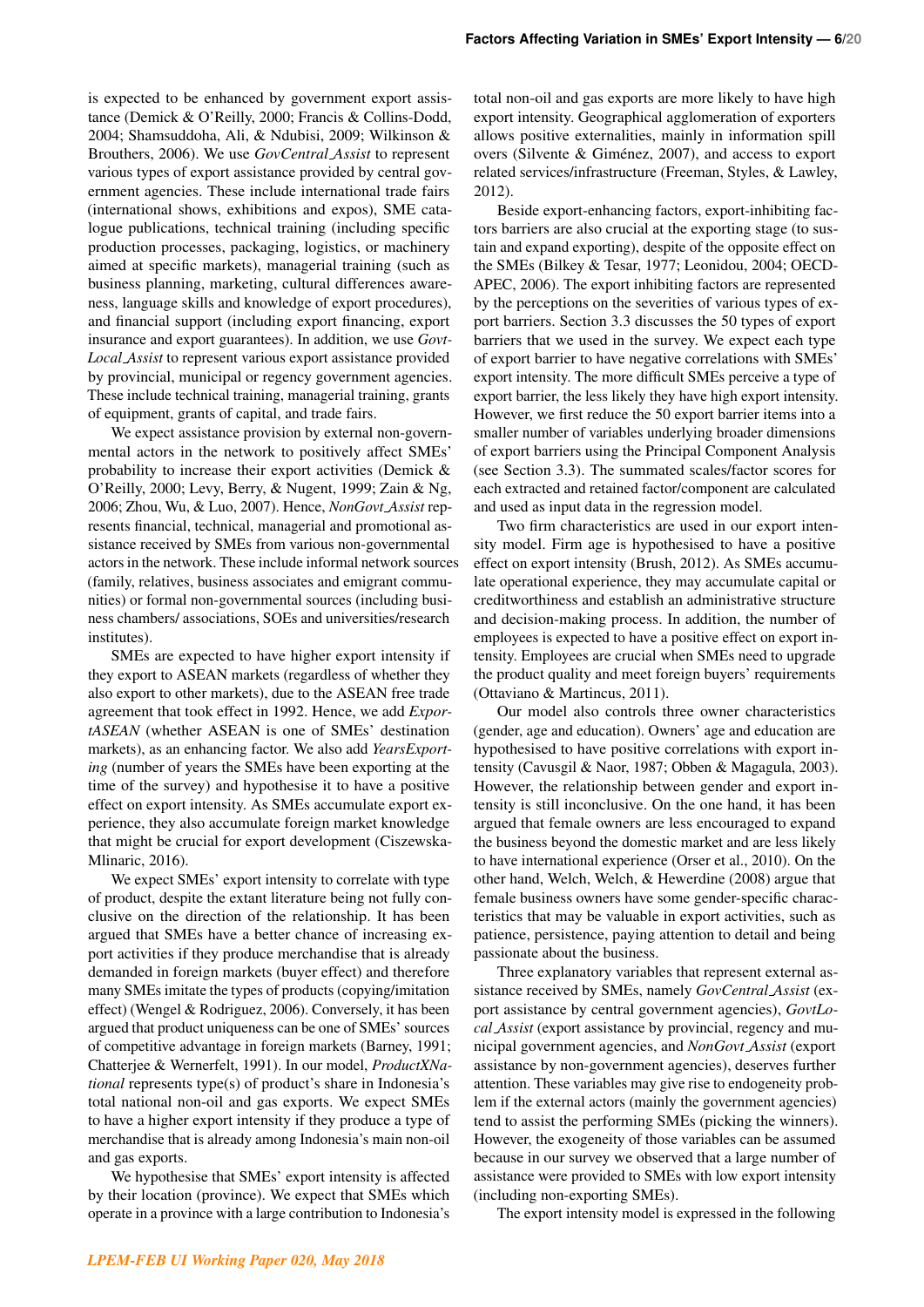| <b>Variables</b>             | <b>Description</b>                                                                                                                                                                                                                     | <b>Priori Sign</b> |
|------------------------------|----------------------------------------------------------------------------------------------------------------------------------------------------------------------------------------------------------------------------------------|--------------------|
| <b>Enhancing Factors</b>     |                                                                                                                                                                                                                                        |                    |
| OwnerStudyAbroad             | SME owner's overseas study experience, where 1 if SME owner ever studied overseas, 0 otherwise                                                                                                                                         | $+$                |
| <b>OwnerTrainAbroad</b>      | SME owner's training/short courses experience, where 1 if SME owner ever had training/short courses<br>overseas, 0 otherwise                                                                                                           | $^{+}$             |
| <i>OwnerWorkAbroad</i>       | SME owner's overseas work experience, where 1 if SME owner previously worked overseas, 0 otherwise                                                                                                                                     | $+$                |
| <i>OwnerWorkMNC</i>          | SME owner's MNC/exporting firm work experience, where 1 if SME owner previously worked with MNC<br>or exporting firms, 0 otherwise                                                                                                     | $\ddot{}$          |
| GovCentral_Assist            | 1 if SME received either promotional, business management, finance or production assistance from any<br>central government agencies                                                                                                    | $\ddot{}$          |
| GovtLocal_Assist             | 1 if SME received technical or managerial training, grants or promotional assistance from any local<br>(provincial, regency or municipal) government agencies                                                                          | $\ddot{}$          |
| <b>NonGovt</b> Assist        | 1 if SME received any type of assistance from either business associations/chambers, universities/research<br>institutes, private companies/SOEs, business partners/associates, family/relatives or Indonesian emigrant<br>communities | $+$                |
| <b>ExportASEAN</b>           | SME's export destination, where 1 if SME exports to one or more ASEAN countries (regardless of whether<br>the SME also exports to Non-ASEAN markets or not), 0 otherwise                                                               | $^{+}$             |
| YearsExporting               | Number of years the SME had been exporting at the time of the survey                                                                                                                                                                   | $^{+}$             |
| ProductXNational             | $SME's type(s)$ of product's share in Indonesia's total national non-oil and gas exports                                                                                                                                               | $^{+}$             |
| ProvinceXNational            | Province's share in Indonesia's total national non-oil and gas export                                                                                                                                                                  | $+$                |
| <b>Inhibiting Factors</b>    |                                                                                                                                                                                                                                        |                    |
| <b>Export Barriers</b>       | Factor scores/summated scale of export barrier components/ dimensions resulting from the principal<br>component analysis.                                                                                                              |                    |
| <b>SMEs Characteristics</b>  |                                                                                                                                                                                                                                        |                    |
| FirmAge                      | Number of years the firm has been operating by the time of the survey since the firm's establishment                                                                                                                                   | $^{+}$             |
| TotalEmployee                | Total number of employees                                                                                                                                                                                                              | $^{+}$             |
| OwnerGender                  | Owner's gender, where $1 =$ male, $0 =$ female                                                                                                                                                                                         | $+/-$              |
| OwnerAge                     | Owner's age at the time of the survey                                                                                                                                                                                                  | $\ddot{}$          |
| <i><b>OwnerEducation</b></i> | Owner's educational attainment, where $1 = \text{primary}$ school or no formal education, $2 = \text{junior}$ or senior<br>high school, $3 =$ college, diploma or vocational school, $4 =$ bachelor degree, $5 =$ postgraduate degree  | $+$                |

#### Table 3. Independent Variables for Export Intensity Estimation

equation:

$$
E(EXINTEM_i|X_i) = \alpha + \sum_{j=1}^{n} \beta_j STIMULI_{ij}
$$

$$
+ \sum_{k=1}^{p} \gamma_k BARRIERS_{ik}
$$

$$
+ \sum_{l=1}^{q} \delta_l FIRM_{il} + \varepsilon_i
$$
(1)

where  $EXINTEN<sub>i</sub>$  is firm i's export intensity with fractional/proportional values in the unit interval, i.e. *EX INT EN<sup>i</sup>*  $\in [0,1]$ ; *ST IMULI*<sub>*ii*</sub> is a vector of export stimuli; *BARRIERS*<sub>*ik*</sub> is a vector of export barriers; *F IRMil* is a vector of firm characteristics; and  $\varepsilon_i$  is the error term. The notations n, p, and q represent the total number of variables representing export stimuli, export barriers and firm characteristics, respectively. The symbols  $\alpha$ ,  $\beta$ ,  $\gamma$ , and  $\delta$  represent the constant and the vector of coefficients for the export stimuli export barriers and firm characteristics, respectively.

Owing to the fractional nature of the target variable (export intensity), OLS and binary logit regression models are not appropriate estimation methods (Papke & Wooldridge, 1993, 2008). OLS cannot ensure the predictions fall within the unit interval (within the 0–1 range). The log-odds ratio model requires adjustment for all observations taking on extreme values 0 and 1. Instead, we adopt a fractional logit model, which can overcome OLS and log-odds methods' shortcomings in modelling proportion/fraction. Moreover, it allows for direct estimation of the desired fractional response variable and it only requires that the conditional mean be specified correctly to obtain consistent parameter

estimates, as follows:

$$
\mathbf{E}(\mathbf{EXINTEM}|\mathbf{x}) = \frac{\exp(x\beta)}{1 + \exp(x\beta)} = \Lambda(x\beta) \tag{2}
$$

where  $\Lambda(.)$  denotes the logistic cumulative distribution function of export intensity, specified by  $P_i = P\{EXINTEN_i =$  $1|X_i; \beta\}$ , and *EXINTEN*<sup>*i*</sup> ∈ [0,1], which differs from binary logit that limits y to values of 0 or 1. Accordingly, the maximum likelihood estimation technique (MLE) is not appropriate for a fractional logit model because it is not robust to distributional failure. Rather, the following quasi-MLE method is considered:

$$
L_{i} = \sum_{n=1}^{N} EXINTEM_{n} \ln P_{n}
$$
  
+ 
$$
\sum_{n=1}^{N} (1 - Y_{n}) \ln(1 - P_{n})
$$
 (3)

#### **3.3 Principal Component Analysis**

The export inhibiting factors are represented by the perceptions on export barrier difficulties. We identify fifty specific export barrier types/items, previously developed by OECD-APEC (2006), Leonidou (2004) and OECD (2012). Table 4 shows the fifty export barrier items that we used in the survey and the typology of each item.

We expect each type of export barrier to have negative correlations with SMEs' export engagement. The more difficult SMEs perceive a type of export barrier, the less likely they are to become exporters. In the survey, all respondents were asked to indicate how serious/difficult each export barrier item in SMEs' export activities was in a three-point Likert-scale. The Likert-scale ranges from "not difficult"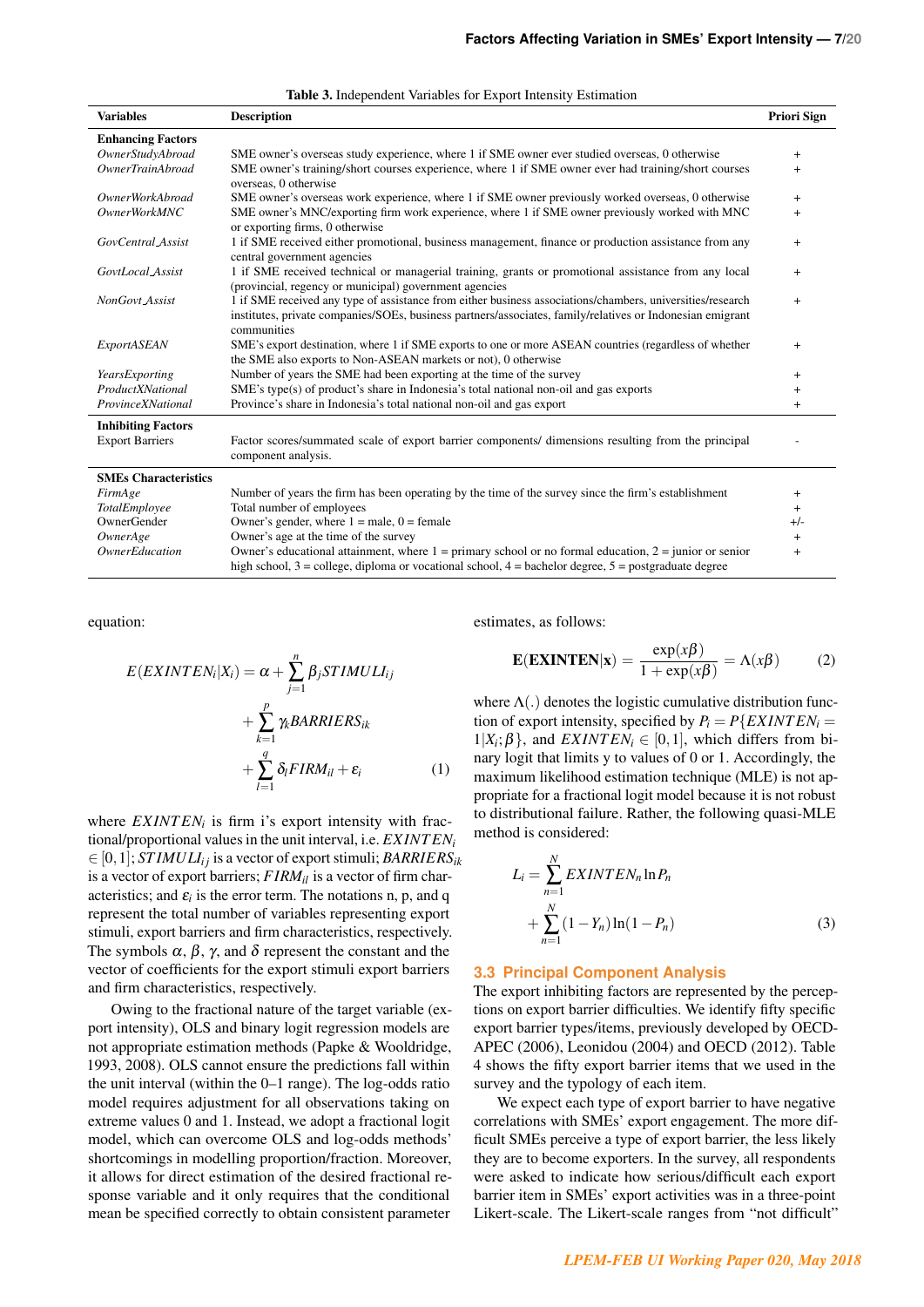(response alternative 1), "difficult" (response alternative 2) to "very difficult" (response alternative 3). $^{13}$  $^{13}$  $^{13}$ 

The three-point Likert-scale is used because during the pilot study the respondents had difficulties when given fivepoint and seven-point Likert-scale. Jacoby & Matell (1971) argued that three-point Likert scale are sufficient to capture the variation of non-dichotomous response. In addition, Matell & Jacoby (1971) proved that the number of scale points are independent to the reliability and validity of the measurement.

The advantages and disadvantages of this type of unbalanced Likert-scale without mid-point neutral scale has been well addressed in the literature. The unbalanced scale points can cause biasedness if the questions are controversial or sensitive to the local socio-cultural or political norms, in which the respondents tend to give answers that are socially more acceptable (Garland, 1991; Johns, 2010). By contrast, the topic of this study is neither politically nor socio-culturally sensitive and during the pilot study the respondents showed a strong tendency to choose the neutral scale when the mid-point scale option is available. Hence, the three-point Likert scale without mid-point was used to force a choice without sacrificing the reliability, validity and unbiasedness principles. $14$ 

However, we first reduce the 50 export barrier items into a smaller number of variables underlying broader dimensions of export barriers using the Principal Component Analysis (PCA). The summated scales/factor scores for each extracted and retained factor/component are calculated and used as input data in the regression model. Following the PCA procedure explained by Rencher (2012), Tufféry (2011), Abdi & Williams (2010) and PSU (2017), we can reduce the dimensions of export barriers as follows. We initially have a vector of 50 export barrier items:

$$
\mathbf{B} = (\mathbf{b}_1, \mathbf{b}_2, \cdots, \mathbf{b}_{50})
$$
 (4)

The population variance-covariance matrix of the vector is given by:

$$
\mathbf{var}(\mathbf{B}) = \sum = \begin{pmatrix} \sigma_1^2 & \sigma_{12} & \cdots & \sigma_{150} \\ \sigma_{21} & \sigma_2^2 & \cdots & \sigma_{250} \\ \vdots & \vdots & \ddots & \vdots \\ \sigma_{501} & \sigma_{502} & \cdots & \sigma_{5050}^2 \end{pmatrix}
$$
 (5)

Consider the following linear relationships/equations:

$$
Z_1 = a_{11}b_1 + a_{12}b_2 + \dots + a_{150}b_{50}
$$
  
\n
$$
Z_2 = a_{21}b_1 + a_{22}b_2 + \dots + a_{250}b_{50}
$$
  
\n:  
\n
$$
Z_{50} = a_{501}b_1 + a_{502}b_2 + \dots + a_{5050}b_{50}
$$
 (6)

Each of the relationships above can be viewed as a linear regression equation that predicts  $Z_i$  from the export barrier variables  $b_1$ , $b_2$ , $\cdots$ , $b_{50}$ . Accordingly,  $a_{i1}$ , $a_{i2}$ , $\cdots$ , $a_{i50}$ can represent the regression coefficients.

 $Z_i$  is random because it is a function of random variable  $b_1$ , $b_2$ , $\cdots$ , $b_{22}$ . Hence, its population variance is given by:

$$
var(Z_i) = \sum_{k=1}^{50} \sum_{l=1}^{50} a_{ik} a_{il} \sigma_{kl} = A'_i \sum A_i
$$
 (7)

where  $A_i$  is a vector,  $A_i = (a_1, a_2, \dots, a_{50})$ . Consequently, Z˙i and Z˙j have the following population covariance:

$$
cov(Z_i, Z_j) = \sum_{k=1}^{50} \sum_{l=1}^{50} a_{ik} a_{jl} \sigma_{kl} = A'_i \sum A_j
$$
 (8)

We aim to obtain the first principal component of export barriers  $(Z_1)$ , which is a linear combination of b-variables (barriers) and that has maximum variance among all linear combinations. Maximum variance is required for  $Z_1$  to explain as much export barriers variation as possible. To obtain a unique solution for  $Z_1$ , we must define the regression coefficients  $a_{11}, a_{12}, \dots, a_{150}$  that maximise  $Z_1$ 's variance:

$$
var(Z_1) = \sum_{k=1}^{50} \sum_{l=1}^{50} a_{1k} a_{1l} \sigma_{kl} = A'_1 \sum A_1
$$
 (9)

Subject to the constraint that the sum of the squared coefficients is equal to 1:

$$
A_1'A_1 = \sum_{j=1}^{50} a_{1j}^2 = 1
$$
\n(10)

This first principal component of export stimuli  $(Z_1)$ retains the largest amount of variation in the sample.

Accordingly, to obtain the ith principal component of export barriers  $(Z_i)$ , we must define the regression coefficients  $a_{i1}, a_{i2}, \cdots, a_{i50}$  that maximise Z<sup> $\cdots$ </sup>s variance:

$$
var(Z_i) = \sum_{k=1}^{50} \sum_{l=1}^{50} a_{ik} a_{il} \sigma_{kl} = A'_i \sum A_i
$$
 (11)

Subject to the constraint that the sum of the squared coefficients is equal to 1:

$$
A'_i A_i = \sum_{j=1}^{50} a_{ij}^2 = 1
$$
 (12)

We also add another constraint that  $Z_i$  is uncorrelated with all previously defined principal components of export stimuli. Formally:

$$
cov(Z_1, Z_i) = \sum_{k=1}^{50} \sum_{l=1}^{50} a_{1k} a_{il} \sigma_{kl} = A'_1 \sum A_i = 0
$$
  
\n
$$
cov(Z_2, Z_i) = \sum_{k=1}^{50} \sum_{l=1}^{50} a_{2k} a_{il} \sigma_{kl} = A'_2 \sum A_i = 0
$$
  
\n:  
\n:

$$
cov(Z_{i-1}, Z_i) = \sum_{k=1}^{50} \sum_{l=1}^{50} a_{i-1,k} a_{il} \sigma_{kl} = A'_{i-1} \sum A_i = 0
$$
\n(13)

Hence, all principal components obtained with the PCA are uncorrelated with one another. In addition, the ith principal component of export stimuli retains the ith largest fraction of variation in the sample.

<span id="page-9-0"></span><sup>&</sup>lt;sup>13</sup>For the use of a three point scale without a neutral scale in the survey for export barrier survey questions, see OECD (2012).

<span id="page-9-1"></span><sup>&</sup>lt;sup>14</sup>For the use of the three-point Likert-scale without a neutral scale/midpoint, see OECD (2012).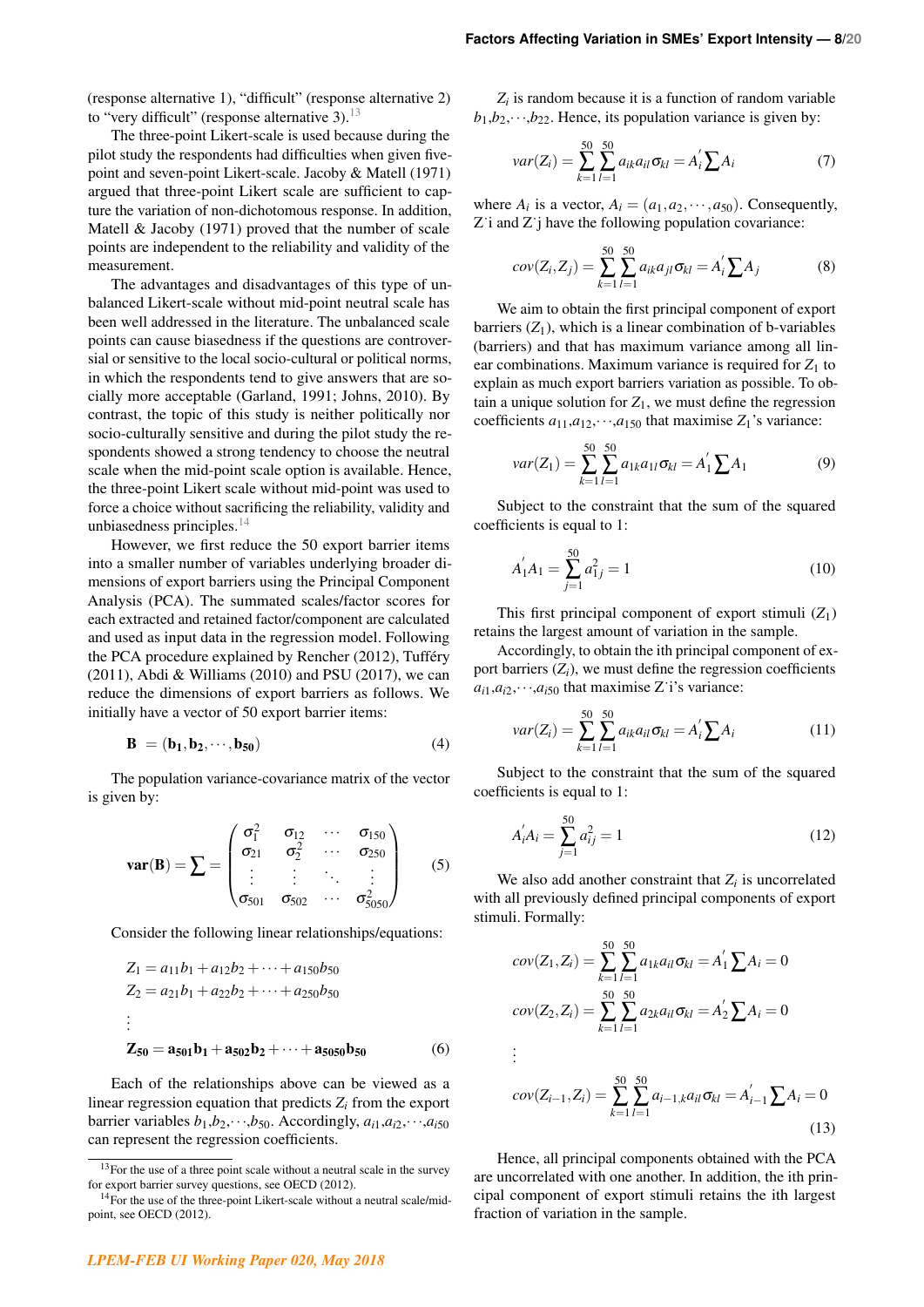|                | <sub>.</sub>                                                        |                                           |
|----------------|---------------------------------------------------------------------|-------------------------------------------|
|                | <b>Export Barrier Items</b>                                         | <b>Types of Barriers</b>                  |
| B1             | Obtaining information about potential markets                       | <b>Internal - Informational Barriers</b>  |
| B <sub>2</sub> | Obtaining reliable data on target markets' economy                  | Internal – Informational Barriers         |
| B <sub>3</sub> | Identifying business opportunities in target markets                | Internal – Informational Barriers         |
| <b>B</b> 4     | Contacting potential customers in target markets                    | <b>Internal - Informational Barriers</b>  |
| B <sub>5</sub> | Devoting managerial time to deal with export activities             | Internal – Human Resource Barriers        |
| B6             | Inadequate quantity and capability of personnel                     | <b>Internal - Human Resource Barriers</b> |
| B7             | Shortage of working capital                                         | Internal – Financial Barriers             |
| B <sub>8</sub> | Shortage of investment capital                                      | Internal – Financial Barriers             |
| <b>B</b> 9     | Shortage of export insurance                                        | <b>Internal - Financial Barriers</b>      |
| <b>B10</b>     | Granting credit facilities or payment delay to foreign customers    | Internal – Financial Barriers             |
| <b>B11</b>     | Developing new products suitable for foreign markets                | <b>Internal - Marketing Barriers</b>      |
| <b>B12</b>     | Adapting product design/style demanded by foreign customers         | <b>Internal – Marketing Barriers</b>      |
| <b>B</b> 13    | Meeting foreign product quality/standards/specifications            | <b>Internal</b> – Marketing Barriers      |
| <b>B14</b>     | Offering satisfactory prices to foreign customers                   | <b>Internal</b> – Marketing Barriers      |
| <b>B15</b>     | Matching competitors' prices in target markets                      | <b>Internal</b> – Marketing Barriers      |
| <b>B16</b>     | Lack of excess production capacity for exports                      | <b>Internal – Marketing Barriers</b>      |
| <b>B17</b>     | Establishing/using distribution channels in target markets          | <b>Internal – Marketing Barriers</b>      |
| <b>B18</b>     | Obtaining reliable representation in foreign markets                | <b>Internal</b> – Marketing Barriers      |
| <b>B19</b>     | Supplying inventory abroad                                          | <b>Internal</b> – Marketing Barriers      |
| <b>B20</b>     | Excessive export transportation and insurance costs                 | <b>Internal – Marketing Barriers</b>      |
| <b>B21</b>     | Offering technical/after-sales service in target markets            | Internal – Marketing Barriers             |
| <b>B22</b>     | Adjusting promotional activities to the target markets              | <b>Internal – Marketing Barriers</b>      |
| <b>B23</b>     | Unfamiliar exporting procedures/paperwork                           | External – Procedural Barriers            |
| <b>B24</b>     | Communicating with overseas customers                               | External – Procedural Barriers            |
| <b>B25</b>     | Slow collection of payments from abroad                             | <b>External - Procedural Barriers</b>     |
| <b>B26</b>     | Enforcing contracts/resolving disputes in target markets            | External – Procedural Barriers            |
| <b>B27</b>     | Lack of home government export assistance/incentives                | External - Governmental Barriers          |
| <b>B28</b>     | Unfavourable home country's export rules and regulations            | External – Governmental Barriers          |
| <b>B29</b>     | Restriction of asset ownership in target markets                    | External – Governmental Barriers          |
| <b>B30</b>     | Unequal treatment in tax/eligibility to affiliate in target markets | External - Governmental Barriers          |
| <b>B31</b>     | Restriction on the movement of people in target markets             | External – Governmental Barriers          |
| <b>B32</b>     | Unequal treatment in business competition law in target markets     | <b>External – Governmental Barriers</b>   |
| <b>B33</b>     | Sophisticated target markets' laws/regulations                      | External - Governmental Barriers          |
| <b>B34</b>     | Different foreign customer attitudes/habits                         | External – Task Barriers                  |
| <b>B35</b>     | Stiff competition in target markets                                 | External - Task Barriers                  |
| <b>B36</b>     | Economic fluctuations in target markets                             | External – Environmental Barriers         |
| <b>B37</b>     | High risks of foreign currency                                      | External – Environmental Barriers         |
| <b>B38</b>     | Unfamiliar business practices in target markets                     | External – Environmental Barriers         |
| <b>B39</b>     | Different socio-cultural traits                                     | External – Environmental Barriers         |
| <b>B40</b>     | Verbal/nonverbal language differences                               | External – Environmental Barriers         |
| <b>B41</b>     | Lack of e-commerce infrastructure in target markets                 | External - Environmental Barriers         |
| <b>B42</b>     | Political instability in target markets                             | External – Environmental Barriers         |
| <b>B43</b>     | Negative image of Indonesia or Indonesian products                  | External - Environmental Barriers         |
| <b>B44</b>     | High tariff costs in target markets                                 | External – Environmental Barriers         |
| <b>B</b> 45    | (Intellectual) property rights protection in target markets         | External – Environmental Barriers         |
| <b>B46</b>     | Health, safety & technical standards in target markets              | External – Environmental Barriers         |
| <b>B47</b>     | Tariff classification & reclassification in target markets          | External – Environmental Barriers         |
| <b>B48</b>     | Quotas and/or embargoes imposed by target markets                   | External - Environmental Barriers         |
| <b>B49</b>     | Customs administration cost in target markets                       | <b>External – Environmental Barriers</b>  |
| <b>B50</b>     | Preferential tariff for exporters from other countries              | <b>External – Environmental Barriers</b>  |

Table 4. Export Barrier Items Used in the Survey

Source: OECD-APEC (2006), Leonidou (2004), OECD (2012)

The next step is to determine the number of components to retain. We will use the Kaiser Criterion for component retention. This criterion dictates that we retain all components whose variance is greater than that of the variables analysed (with eigenvalues larger than 1.0). We also require that the retained components account for at least 50% of the export stimuli variation.<sup>[15](#page-10-0)</sup> The retained components can be interpreted as the broad dimensions/typology of export barriers for our survey data.

## **4. Results**

## **4.1 Descriptive Statistics**

The survey asked the exporting SME respondents to indicate their export intensity (i.e. the share of export sales in the firms' total sales). The average export intensity is 0.4101 (41% of total revenue is received from export revenue). However, Table 5 shows that export intensity differs across firm category, owners' gender and education level and SMEs' province location.

Table 5 shows that SMEs with male owners on average exhibit higher export intensity than those with female owners. However, the difference in export intensity is not statistically significant. Likewise, the medium-sized enterprises' average export intensity is slightly higher than small-sized enterprises but the difference in export intensity between the two firm categories is not statistically significant.

SMEs whose owners have college degrees or higher

<span id="page-10-0"></span><sup>&</sup>lt;sup>15</sup>For a more thorough discussion on component retention criteria, see for example Hubbard & Allen (1987) or Tufféry (2011).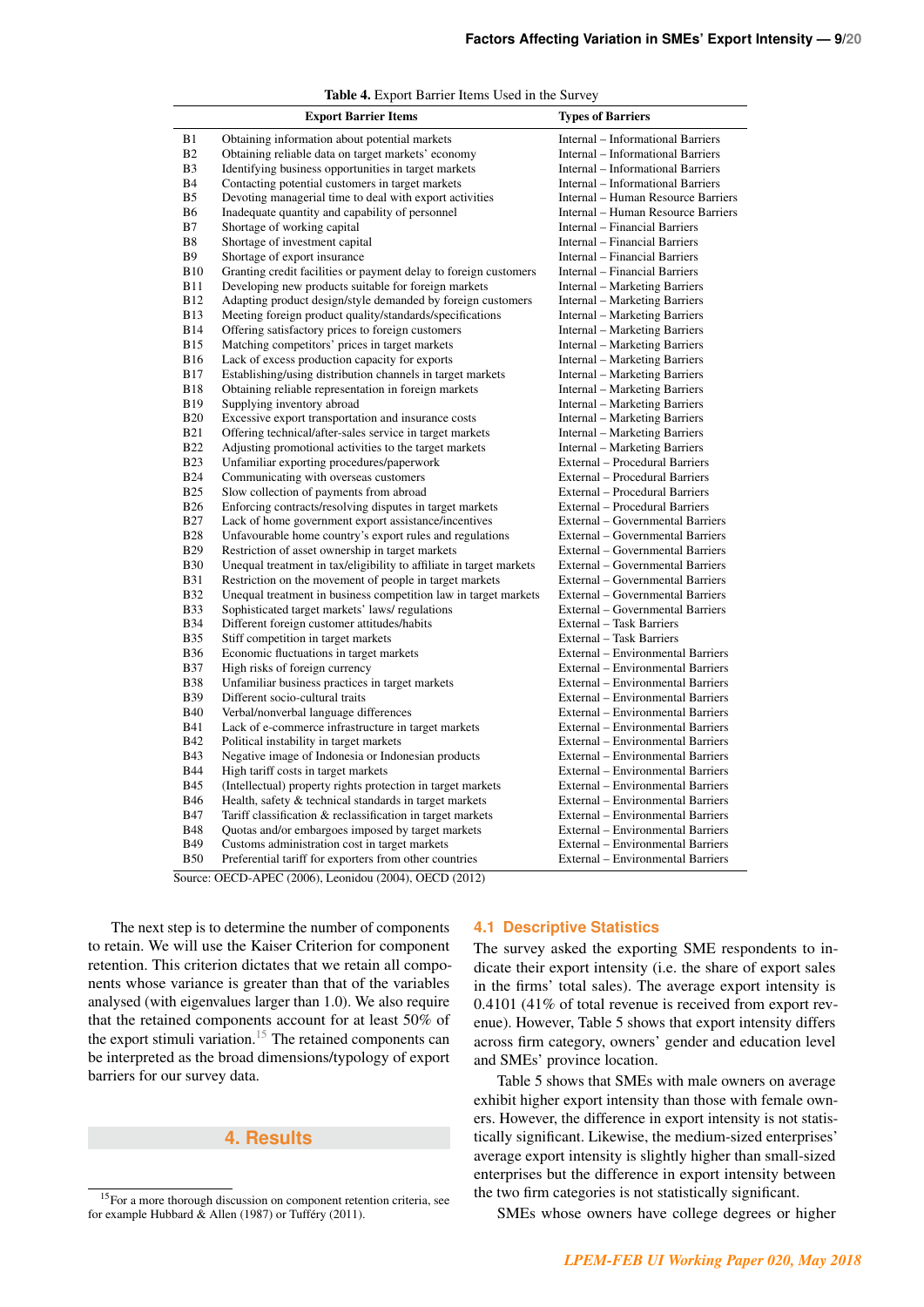|                                | <b>Lable 3.</b> Export intensity, by Firm and Owner Characteristics |     |        |                       |                             |
|--------------------------------|---------------------------------------------------------------------|-----|--------|-----------------------|-----------------------------|
| <b>Categories</b>              |                                                                     | N   | Mean   | <b>Std. Deviation</b> | <b>Mean Difference test</b> |
| <b>Firm Category</b>           |                                                                     |     |        |                       |                             |
|                                | <b>Medium Enterprises</b>                                           | 173 | 0.4198 | 0.33109               | $t = 0.663$                 |
|                                | <b>Small Enterprises</b>                                            | 98  | 0.3930 | 0.30105               |                             |
| <b>Owner's Gender</b>          |                                                                     |     |        |                       |                             |
|                                | Male                                                                | 203 | 0.4233 | 0.32891               | $t = 1.245$                 |
|                                | Female                                                              | 68  | 0.3707 | 0.29160               |                             |
| <b>Owner's Education Level</b> |                                                                     |     |        |                       |                             |
|                                | College or higher                                                   | 187 | 0.4370 | 0.31540               | $t = 2.071**$               |
|                                | High school or lower                                                | 84  | 0.3504 | 0.32475               |                             |
| Province                       |                                                                     |     |        |                       |                             |
|                                | DI Yogyakarta                                                       | 53  | 0.6119 | 0.32074               | $F = 13.226***$             |
|                                | Jabar                                                               | 19  | 0.5695 | 0.39042               |                             |
|                                | Bali                                                                | 43  | 0.5537 | 0.28557               |                             |
|                                | Banten                                                              | 11  | 0.2636 | 0.20260               |                             |
|                                | Jateng                                                              | 13  | 0.4308 | 0.33074               |                             |
|                                | Jatim                                                               | 76  | 0.2809 | 0.26280               |                             |
|                                | DKI Jakarta                                                         | 56  | 0.2541 | 0.22842               |                             |

Table 5. Export Intensity, by Firm and Owner Characteristics

Note: The equal variance assumption was checked with Levene's test prior to the t-test

Source: Author's calculation based on the survey data

education on average exhibit higher export intensity than those whose owners are high school graduates or with lower levels of education. The t-test value (significant at the 5% level) indicates that export intensity significantly differs across SME owners' education level. SMEs' export intensity also varies significantly by provinces (the ANOVA test value is significant at the 1% level). Exporting SMEs in DI Yogyakarta (a small province and important tourist destination) have higher average export intensity than SMEs in the other six provinces. In contrast, SMEs in DKI Jakarta (a large and industrialized province) exhibit the lowest average export intensity.

#### **4.2 Export-Inhibiting Factors**

Principal component analysis (PCA) was performed on the survey responses for the 50 export barrier items' Likert scale questions to reduce the dimensions of the items into a smaller number of variables (principal components) that may represent a broader dimension of export barriers. The correlation matrix indicates that 981 of 990 correlation values (99.1%) are significant at the 5% level and the Bartlett's Test of Sphericity is significant at the 1% level, both of which indicate the appropriateness of PCA for the export barrier survey data. The KMO test value of 0.906 and the minimum sample adequacy (MSA) value for each export stimuli item (all above 0.60) indicate the adequacy of overall and individual items' sample size.

The PCA factor extraction was estimated five times which resulted in 45 retained export barrier items. Five export barrier items were eliminated from the analysis because the initial PCA factor extraction results showed that they either had a low level of communalities (below 0.40), showed cross-loadings problems or had insignificant factor loadings (below 0.40). The PCA extracted all factors with latent root criterion (eigenvalues) that exceeded 1 (i.e. no certain number of factors was specified to be extracted). The PCA gave an eleven-factor solution factors that explain 59.703% of the total variance.

Table 6 shows the rotated component matrix and the eleven extracted factors. Based on the export barrier items that have high loadings on each factor, the eleven factors that represent eleven dimensions of export barriers are named as follows: tariff and non-tariff barriers in host countries, informational and human resources barriers, distribution, logistics and promotional barriers, business environment barriers in host countries, product and transaction barriers, financial barriers, foreign government barriers, procedural barriers, price barriers, home government barriers, and foreign customer and competitor barriers, respectively. Hence, we have eleven variables to represent export barriers/export inhibiting factors, named as follows: *Barrier Tariff*, *Barrier Human*, *Barrier Distribution*, *Barrier ForeignEnviro*, *Barrier Product*, *Barrier Financial*, *Barrier ForeignGovt*, *Barrier Procedur*, *Barrier Price*, *Barrier HomGovt*, *Barrier Customer*. The data series for each export barrier variable is obtained from PCA's factor scores and calculated with the Regression Score method.<sup>[16](#page-11-0)</sup>

#### **4.3 Estimation Results**

We estimate SMEs' export intensity with two regression models: Generalized Linear Model (GLM)-fractional logit regression and least square regression (OLS). The OLS regression method is applicable because the dependent variable (export intensity) is a continuous variable. However, since the export intensity is double-bounded (has a minimum value of 0 and a maximum value of 1), the OLS regression method may not give the best estimators. Papke & Wooldridge (1993) proposed the fractional logit regression model – a GLM estimation procedure to model pro-portion/fractional outcome.<sup>[17](#page-11-1)</sup> However, the fractional logit model performs better and has more meaningful interpretations if there are observations with extreme values of the

<span id="page-11-0"></span><sup>16</sup>Factor scores can be calculated with non-refined methods (Sum Scores or Summated Scales) and refined methods (e.g. Regression Scores, Bartlett Scores, Anderson-Rubin Scores) (DiStefano, Zhu, & Mindrila, 2009). We used the Regression Score method to calculate the factor scores for the eleven variables that represent export barriers. However, we also simulated the factor score calculation with two other refined methods (Bartlett Scores and Anderson-Rubin Scores) and obtained very similar results.

<span id="page-11-1"></span> $17$  For further discussion on fractional regression, see Baum (2008) and Papke & Wooldridge (1993, 2008).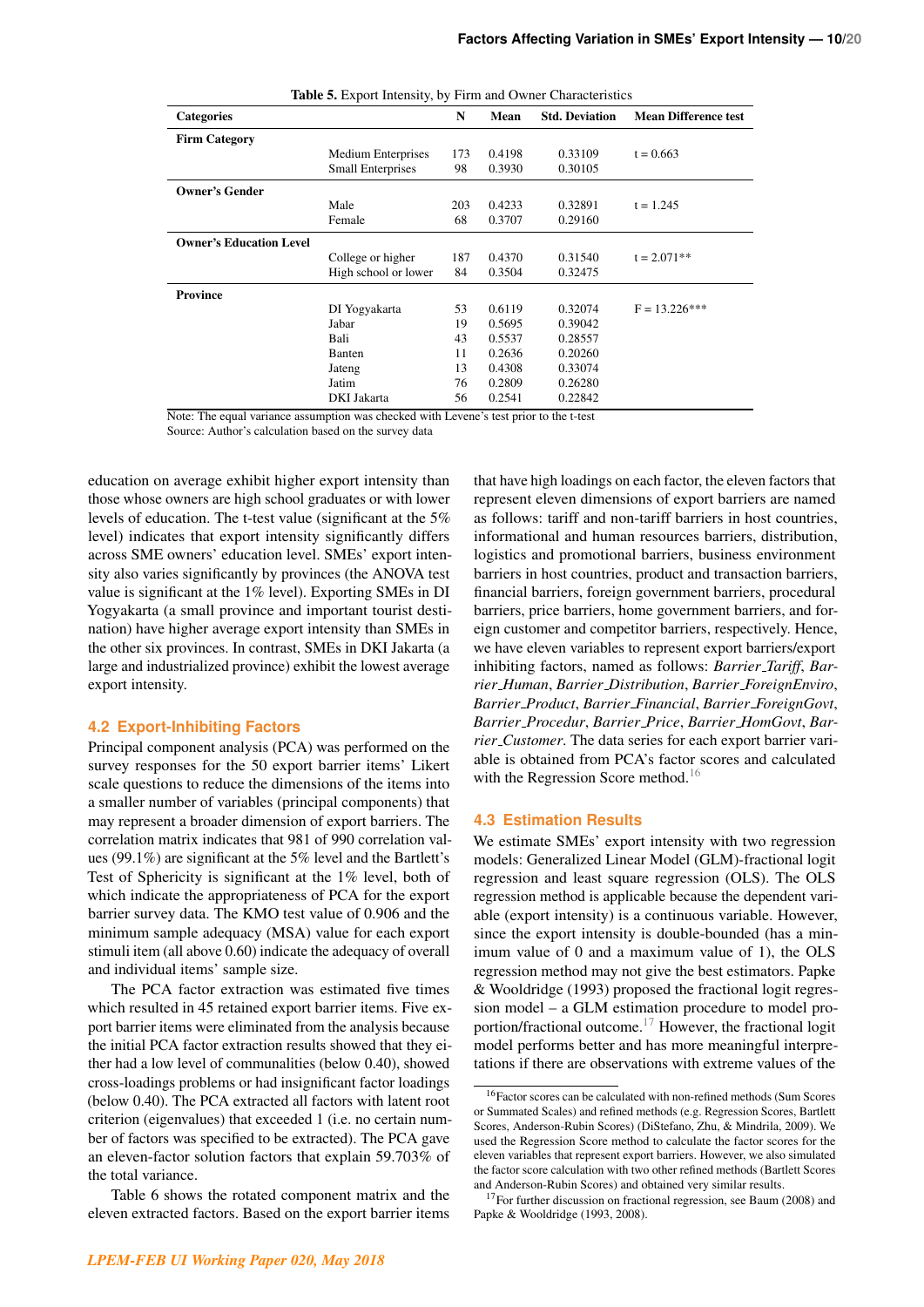|                                                                                            |       |                |                           |                |       | Component      |       |                |       |                 |      |
|--------------------------------------------------------------------------------------------|-------|----------------|---------------------------|----------------|-------|----------------|-------|----------------|-------|-----------------|------|
|                                                                                            |       | $\overline{2}$ | $\overline{\overline{3}}$ | $\overline{4}$ | 5     | $\overline{6}$ |       | $\overline{8}$ | 9     | $\overline{10}$ | 11   |
|                                                                                            |       |                |                           |                |       |                |       |                |       |                 |      |
| Customs administration cost in target markets                                              | 0.698 |                |                           |                |       |                |       |                |       |                 |      |
| Quotas and/or embargoes imposed by target markets                                          | 0.663 |                |                           |                |       |                |       |                |       |                 |      |
| Preferential tariff for exporters from other countries                                     | 0.62  |                |                           |                |       |                |       |                |       |                 |      |
| Tariff classification & reclassification in target markets                                 | 0.568 |                |                           |                |       |                |       |                |       |                 |      |
| Unfamiliar business practices in target markets                                            | 0.45  |                |                           |                |       |                |       |                |       |                 |      |
| Health, safety & technical standards in target markets                                     | 0.418 |                |                           |                |       |                |       |                |       |                 |      |
| Obtaining information about potential markets                                              |       | 0.753          |                           |                |       |                |       |                |       |                 |      |
| Obtaining reliable data on target markets' economy                                         |       | 0.746          |                           |                |       |                |       |                |       |                 |      |
| Contacting potential customers in target markets                                           |       | 0.567          |                           |                |       |                |       |                |       |                 |      |
| Devoting managerial time to deal with internationalization                                 |       | 0.552          |                           |                |       |                |       |                |       |                 |      |
| Identifying business opportunities in target markets                                       |       | 0.549          |                           |                |       |                |       |                |       |                 |      |
| Inadequate quantity and capability of personnel                                            |       | 0.532          |                           |                |       |                |       |                |       |                 |      |
| Obtaining reliable foreign representation                                                  |       |                | 0.644                     |                |       |                |       |                |       |                 |      |
| Offering technical/after-sales service in target markets                                   |       |                | 0.627                     |                |       |                |       |                |       |                 |      |
| Supplying inventory abroad                                                                 |       |                | 0.623                     |                |       |                |       |                |       |                 |      |
| Establishing/using distribution channels in target markets                                 |       |                | 0.598<br>0.55             |                |       |                |       |                |       |                 |      |
| Adjusting promotional activities to the target markets                                     |       |                | 0.511                     |                |       |                |       |                |       |                 |      |
| Excessive export transportation/insurance costs<br>Economic fluctuations in target markets |       |                |                           | 0.75           |       |                |       |                |       |                 |      |
|                                                                                            |       |                |                           | 0.606          |       |                |       |                |       |                 |      |
| High risks of foreign currency<br>High tariff costs in target markets                      |       |                |                           | 0.511          |       |                |       |                |       |                 |      |
| Political instability in target markets                                                    |       |                |                           | 0.503          |       |                |       |                |       |                 |      |
| (Intellectual) property rights protection in target markets                                |       |                |                           | 0.477          |       |                |       |                |       |                 |      |
| Adapting product design/style to foreign customers' demand                                 |       |                |                           |                | 0.781 |                |       |                |       |                 |      |
| Developing new products for foreign markets                                                |       |                |                           |                | 0.773 |                |       |                |       |                 |      |
| Meeting foreign product quality/standards/specifications                                   |       |                |                           |                | 0.546 |                |       |                |       |                 |      |
| Lack of e-commerce infrastructure in target markets                                        |       |                |                           |                | 0.51  |                |       |                |       |                 |      |
| Shortage of investment fund                                                                |       |                |                           |                |       | 0.791          |       |                |       |                 |      |
| Shortage of working capital                                                                |       |                |                           |                |       | 0.781          |       |                |       |                 |      |
| Shortage of export insurance                                                               |       |                |                           |                |       | 0.594          |       |                |       |                 |      |
| Granting credit facilities/payment delay to foreign customers                              |       |                |                           |                |       | 0.538          |       |                |       |                 |      |
| Unequal treatment in tax/affiliation eligibility in target markets                         |       |                |                           |                |       |                | 0.739 |                |       |                 |      |
| Restriction of asset ownership in target markets                                           |       |                |                           |                |       |                | 0.636 |                |       |                 |      |
| Unequal treatment in business competition in target markets                                |       |                |                           |                |       |                | 0.618 |                |       |                 |      |
| Sophisticated target markets' laws/regulations                                             |       |                |                           |                |       |                | 0.462 |                |       |                 |      |
| Slow collection of payments from abroad                                                    |       |                |                           |                |       |                |       | 0.698          |       |                 |      |
| Communicating with overseas customers                                                      |       |                |                           |                |       |                |       | 0.574          |       |                 |      |
| Unfamiliar exporting procedures/paperwork                                                  |       |                |                           |                |       |                |       | 0.554          |       |                 |      |
| Enforcing contracts/resolving disputes in target markets                                   |       |                |                           |                |       |                |       | 0.467          |       |                 |      |
| Offering satisfactory prices to foreign customers                                          |       |                |                           |                |       |                |       |                | 0.832 |                 |      |
| Matching competitors' prices in target markets                                             |       |                |                           |                |       |                |       |                | 0.798 |                 |      |
| Lack of home government export assistance/incentives                                       |       |                |                           |                |       |                |       |                |       | 0.795           |      |
| Unfavourable home country's export rules and regulations                                   |       |                |                           |                |       |                |       |                |       | 0.747           |      |
| Different foreign customer habits/attitudes                                                |       |                |                           |                |       |                |       |                |       |                 | 0.64 |
| Stiff competition in target markets                                                        |       |                |                           |                |       |                |       |                |       |                 | 0.6  |
| Extraction Method: Principal Component Analysis.                                           |       |                |                           |                |       |                |       |                |       |                 |      |
| Rotation Method: Varimax with Kaiser Normalization.                                        |       |                |                           |                |       |                |       |                |       |                 |      |
| Rotation converged in 9 iterations.                                                        |       |                |                           |                |       |                |       |                |       |                 |      |

Table 6. Rotated Component Analysis Factor Matrix of Export Barrier Items

Extraction Method: Principal Component Analysis. Rotation Method: Varimax with Kaiser Normalization.

Rotation converged in 9 iterations.

dependent variable –i.e. the export intensity of 0 (no export) and 1 (100% of the products are exported) (Baum, 2008). Hence, we included the non-exporting SMEs' observations (with zero export intensity) in our estimation.<sup>[18](#page-12-0)</sup>

Table 7 gives the estimation results of the fractional logit regression. The heteroscedasticity-consistent (robust) standard errors are used to ensure asymptotically valid inferences. The Log pseudo likelihood value of -139.5515767 suggests that the model including the explanatory variables is a significantly better fit than the null model. In other words, the 27 explanatory variables employed in the models significantly improve the baseline model that only includes the constant. Table 8 gives the estimation results of the OLS regression. The R-square and the Adjusted R-square values indicate that more than 50% of the variance in export intensity can be predicted by the explanatory variables in the model. The F-value indicates that the model is significant, i.e. the 27 explanatory variables together can reliably predict the export intensity. No multicollinearity problem is detected as indicated by VIF values that are close to one for each explanatory variable.

In short, both fractional logit and OLS regression models are appropriate to estimate the export intensity of the surveyed SMEs in our study. In addition, there are high degrees of consistency/ similarity in the estimated coefficients of the explanatory variables from fractional logit and OLS regressions. Thirteen explanatory variables are statistically significant in both estimations: *OwnerWorkAbroad*, *Owner-WorkMNC*, *NonGovt Assist*, *ExportExperience*, *ProvinceX-National*, *Barrier Human*, *Barrier Distribution*, *Barrier Financial*, *Barrier ForeignGovt*, *Barrier Procedur*, *Barrier Price*, *FirmAge*, and *TotalEmployee*. Furthermore, those thirteen variables have the same signs in both estimations despite different values of estimated coefficients. The estimation results of the two models only differ in two variables that are significant only in fractional logit estimation (*Gov-Central Assist* and *ExportASEAN*) and one variable that is significant only in OLS estimation (*OwnerAge*).

However, Wagner (2001) claimed that the fractional logit regression can better explain export intensity than other regression models such as OLS and double-bounded

<span id="page-12-0"></span><sup>18</sup>Wengel & Rodriguez (2006) argue that it is reasonable to treat nonexporting SMEs as SMEs that intend to export zero percent of their product.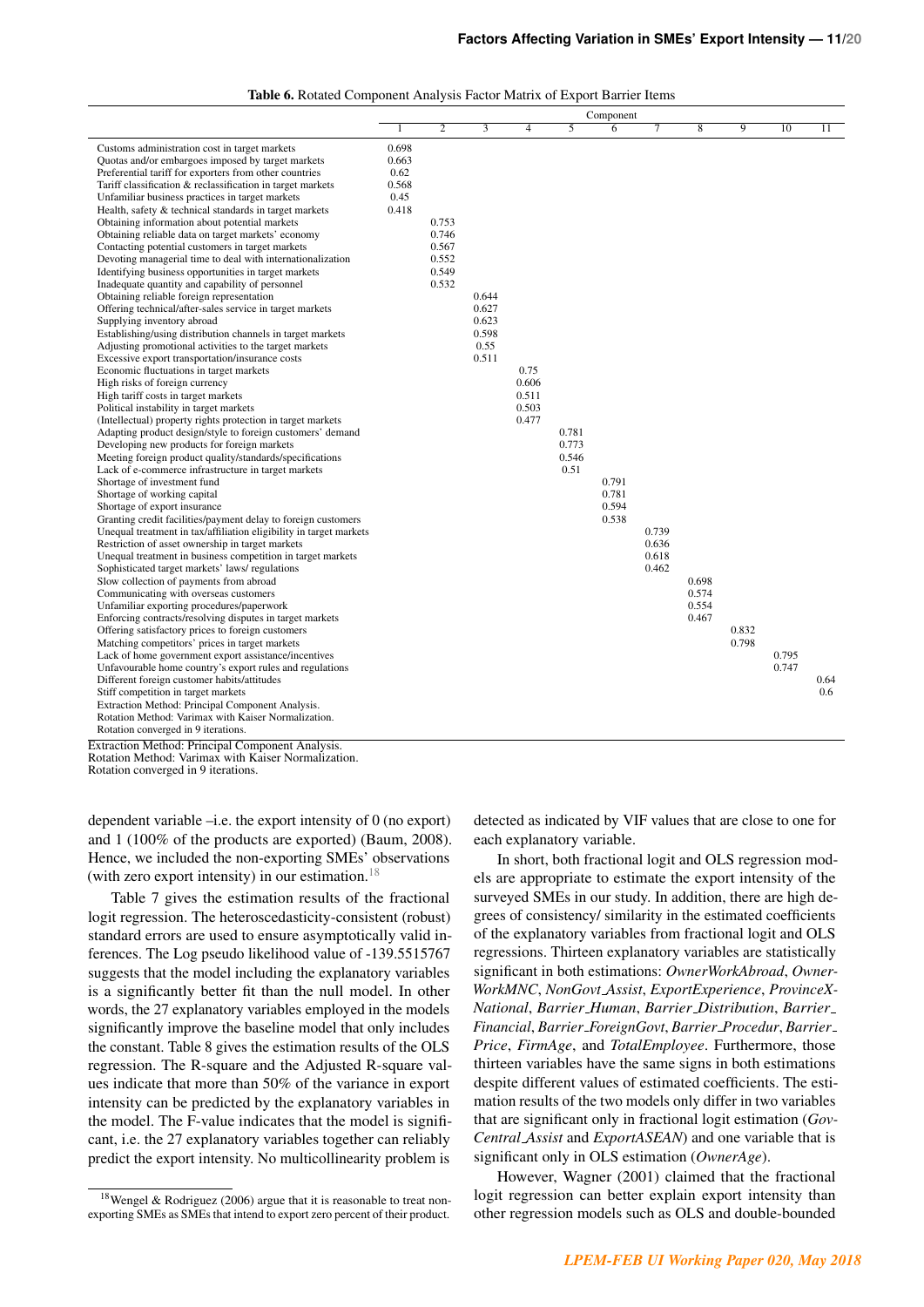Tobit models. Hence, we use the fractional logit estimation results as our main reference for further analysis. Table 6.5 gives the marginal effect of each explanatory variable from fractional logit estimations.

With respect to SME owners' international exposure, *OwnerStudyAbroad* and *OwnerTrainAbroad* are not statistically significant while *OwnerWorkAbroad* and *Owner-WorkMNC* are significant. Owners' overseas work experience positively influences SMEs' export intensity at the 10% significance level. SMEs whose owners have worked abroad on average have a 5.2% higher export intensity than SMEs whose owners have no such experience, all else being equal. Owners' MNC/exporting firm work experience also positively influences export intensity (significant at the 5% level). SMEs whose owners have previous work experience in MNC/exporting firms on average have 5% higher export intensity than SMEs whose owners have no such experience, other things held constant. Work experience in international environments allows SME owners to build cross-border professional networks and acquire international business skills, which in turn may positively correlate with export expansion (Ruzzier et al., 2007).

The estimated coefficient of ProvinceXNational is negative and significant at the 1% level despite the small magnitude of the marginal effect. SMEs that operate in the provinces that have large shares in Indonesia's national exports tend to have low export intensity, and vice versa. This finding is in line with the negative impact of the province's contribution to national exports on SMEs' probability to export model discussed in Section 6.1. SMEs that are located in the province where there are already large numbers of exporters, trading companies or agents may consider selling their products to local exporters to avoid the risk of exporting (Gereffi, 1994; Hessels & Terjesen, 2010).

The estimated coefficient of ProductXNational is insignificant. SMEs' type of product has no significant effect on export intensity. Although SMEs that produce the types of merchandise that correspond to Indonesia's main export commodities have high probability to become exporters through "buyer effect" and "copying/imitation effect" (Wengel & Rodriguez, 2006), those two effects do not give SMEs the advantage for export expansion. Central government assistance positively affects SMEs' export intensity. *GovCentral Assist* is positive and significant at the 10% level. SMEs that receive promotional assistance (including trade expos, trade fairs, trade shows and SME catalogues), assistance in business management (e.g. managerial training), assistance in finance or assistance in production (e.g. production techniques or equipment) from any central government agencies on average have a 3.9% higher export intensity than those who were not recipients. However, *GovtLocal Assist* is not statistically significant. Technical training, managerial training, grants of equipment, grants of capital and trade fairs provided by provincial, municipal or regency governments have no significant effect on SMEs' export intensity. Local government assistance is possibly export assistance in name, but actually general business assistance with which SMEs can be more competitive in domestic markets, as opposed to central government agencies' assistance that has strong international market orientation (Uchikawa & Keola, 2008).

The estimated coefficient of *NonGovt Assist* is posi-

tive and significant at the 1% level, which implies that the assistance provision by non-government sources has a positive influence on SMEs' export intensity. SMEs that receive financial, technical, managerial and promotional assistance from various non-governmental networking sources including informal sources (family, relatives, business associates and overseas Indonesian emigrant communities) and formal non-governmental sources (including business chambers/associations, SOEs and universities/research institutes) on average have a 9.4% higher export intensity than non-recipient SMEs. Hence, network relationships with non-government sources not only help SMEs to become exporters but also to expand their international business activities (Zhou, Wu, & Luo, 2007).

Export intensity is also determined by SMEs' export destination. *ExportASEAN* positively affects export intensity at the 5% significance level. On average, SMEs whose destination markets include any ASEAN country have a 4.6% higher export intensity than SMEs that do not export to ASEAN markets. This is probably due to the ASEAN free trade area that took effect in 1992 that allows SMEs to expand the exports within the ASEAN market.<sup>[19](#page-13-0)</sup>

The estimated coefficient of *YearsExporting* is statistically significant at the 1% level. The longer the SMEs have been exporting, the higher the export intensity. On average, one additional year of exporting correlates with a 1.1% higher export intensity, all else being equal. As SMEs accumulate export experience, they also accumulate foreign market knowledge that is crucial to expand their exports (Ling-Yee, 2004).

Of the eleven variables that represent export-inhibiting factors, six variables have significant effects on SMEs' export intensity: *Barrier Human*, *Barrier Distribution*, *Barrier Financial*, *Barrier ForeignGovt*, *Barrier Procedur*, and *Barrier Price*. However, those variables are composite variables obtained from PCA's factor extraction and the data series for each barrier is measured by perceived difficulties with the Likert-scale method. Hence, the estimated coefficients, marginal effects and odds ratio of those variables are not too insightful for interpretation. Rather, we focus on the estimated signs of the coefficients that indicate the direction of the effect of perceived export barriers on SMEs' export intensity. As expected, the estimated coefficients of those six variables are negative, which implies that the more difficult SMEs perceive those barriers, the lower the export intensity. SMEs are constrained in expanding their exports if they perceive high difficulties in informational and human resource barriers, distribution, logistics and promotional barriers, financial barriers, foreign government barriers, procedural barriers and price barriers. In contrast, the estimated coefficients of *Barrier Tariff*, *Barrier ForeignEnviro*, *Barrier Product*, *Barrier HomGovt*, and *Barrier Customer* are not statistically significant. Hence, SMEs that perceived tariff and non-tariff export barriers in host countries, business environment barriers in host countries, product and transaction barriers, home government barriers and foreign customer and competitor barriers as difficult barriers do not

<span id="page-13-0"></span><sup>&</sup>lt;sup>19</sup>The survey was conducted in 2014. Therefore, the results may reflect the ASEAN free trade area implemented in 1992 but may not capture the effect of the ASEAN Economic Community that began to implement from 31 December 2015.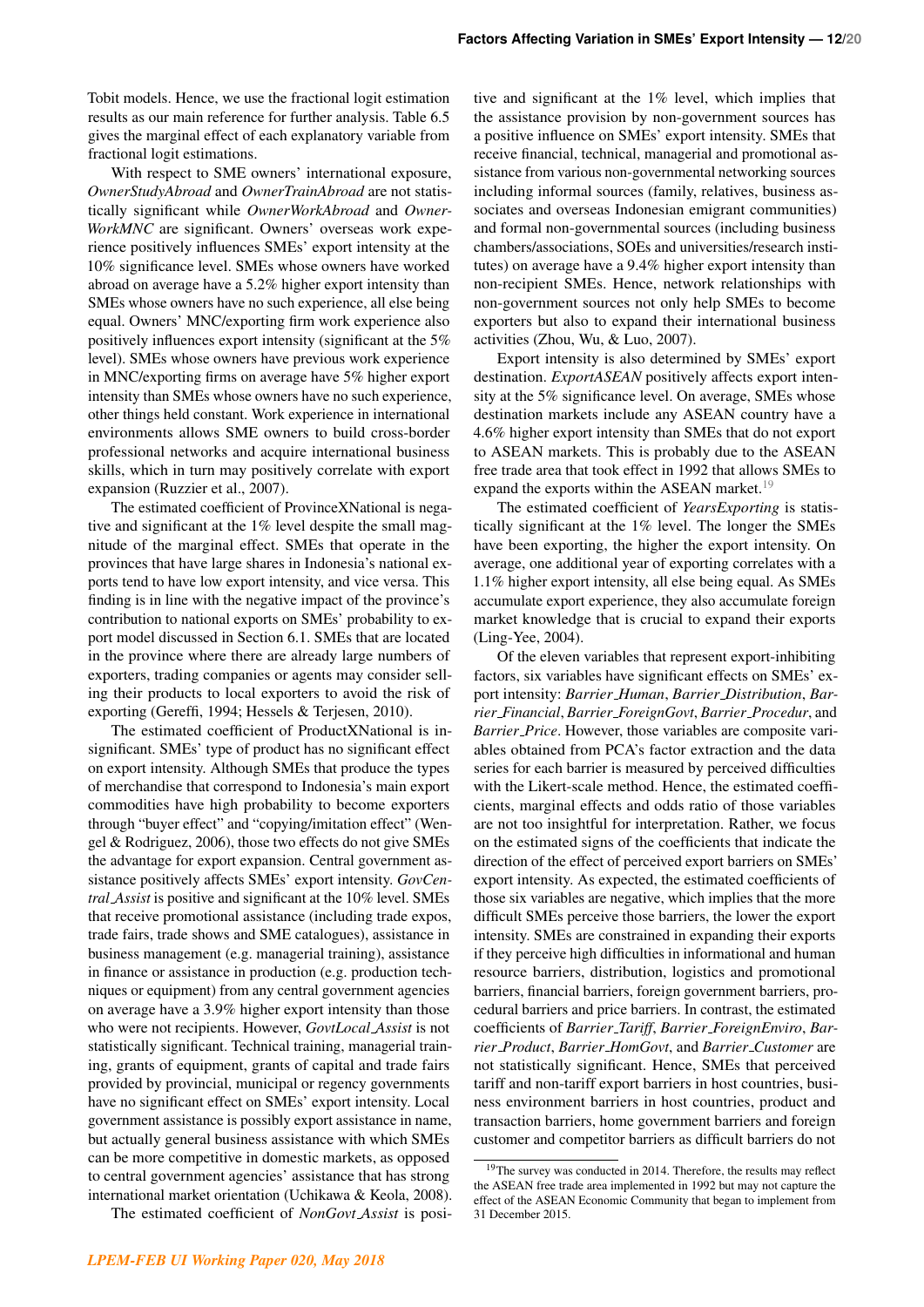| <b>Independent Variables</b>         | <b>Estimated Coefficients</b> | Robust Std. Err. | <b>Average Marginal Effects</b> |
|--------------------------------------|-------------------------------|------------------|---------------------------------|
| <b>Enhancing Factors</b>             |                               |                  |                                 |
| OwnerStudyAbroad                     | 0.038                         | 0.282            | 0.004                           |
| <b>OwnerTrainAbroad</b>              | $-0.470$                      | 0.346            | $-0.054$                        |
| <b>OwnerWorkAbroad</b>               | $0.457*$                      | 0.277            | 0.052                           |
| <b>OwnerWorkMNC</b>                  | $0.439**$                     | 0.212            | 0.050                           |
| GovCentral_Assist                    | $0.346*$                      | 0.192            | 0.039                           |
| GovtLocal_Assist                     | $-0.161$                      | 0.181            | $-0.018$                        |
| NonGovt_Assist                       | $0.822***$                    | 0.294            | 0.094                           |
| ExportASEAN                          | $0.403**$                     | 0.196            | 0.046                           |
| YearsExporting                       | $0.101***$                    | 0.017            | 0.011                           |
| ProductXNational                     | 0.242                         | 1.171            | 0.028                           |
| ProvinceXNational                    | $-0.208***$                   | 0.047            | $-0.024$                        |
| <b>Inhibiting Factors</b>            |                               |                  |                                 |
| <b>Barrier_Tariff</b>                | $-0.100$                      | 0.082            | $-0.011$                        |
| <b>Barrier_Human</b>                 | $-0.378***$                   | 0.092            | $-0.043$                        |
| <b>Barrier_Distribution</b>          | $-0.258***$                   | 0.092            | $-0.029$                        |
| Barrier_ForeignEnviro                | $-0.131$                      | 0.087            | $-0.015$                        |
| <b>Barrier_Product</b>               | $-0.073$                      | 0.096            | $-0.008$                        |
| <b>Barrier_Financial</b>             | $-0.144*$                     | 0.081            | $-0.016$                        |
| Barrier_ForeignGovt                  | $-0.135*$                     | 0.076            | $-0.015$                        |
| Barrier_Procedur                     | $-0.260***$                   | 0.094            | $-0.030$                        |
| <b>Barrier_Price</b>                 | $-0.237***$                   | 0.080            | $-0.027$                        |
| <b>Barrier_HomGovt</b>               | 0.073                         | 0.081            | 0.008                           |
| Barrier_Customer                     | $-0.031$                      | 0.088            | $-0.004$                        |
| <b>SMEs' Characteristics</b>         |                               |                  |                                 |
| FirmAge                              | $-0.069***$                   | 0.016            | $-0.008$                        |
| TotalEmployee                        | $0.010***$                    | 0.004            | 0.001                           |
| <b>OwnerGende</b>                    | 0.057                         | 0.198            | 0.006                           |
| OwnerAge                             | 0.015                         | 0.010            | 0.002                           |
| <i><b>OwnerEducation</b></i>         | 0.067                         | 0.085            | 0.008                           |
| Constant                             | $-2.650***$                   | 0.606            |                                 |
| Log pseudo likelihood                |                               | -139.5515767     |                                 |
| Akaike Information Criterion (AIC)   |                               | 0.6756112        |                                 |
| Bayesian Information Criterion (BIC) |                               | -2779.461        |                                 |
| Deviance                             |                               | 125.2163353      |                                 |
| Pearson                              |                               | 141.8420984      |                                 |
| Residual d.f.                        |                               | 468              |                                 |
| Total observations                   |                               | 496              |                                 |

| Table 7. Fractional Logit Estimates for SMEs' Export Intensity Model |  |
|----------------------------------------------------------------------|--|
|----------------------------------------------------------------------|--|

Note:  $(*),$   $(**),$  and  $(***)$  represent 10%, 5%, and 1% significance levels, respectively

Marginal effects are calculated as overall average marginal effects

Source: Author's calculation based on the survey data

exhibit different export intensity from SMEs that perceive them as less serious barriers. These findings are consistent with studies by the OECD (2008) and the OECD (2009) that argued that export barriers are crucial not only in SMEs' pre-exporting stage, but also at the exporting stage in which SMEs attempt to expand their exports (increase their export intensities), and that the level of difficulties/severities vary across types of barriers.

Two variables that represent firm characteristics (*FirmAge* and *TotalEmployee*) have statistically significant estimated coefficients. Total number of employees positively affects export intensity at the 1% significance level. On average, one additional employee correlates with 0.1% higher export intensity. The number of employees represents firm size and economies of scale that are required for product and export expansion (Majocchi et al., 2005). Interestingly, *FirmAge* has negative and significant estimated coefficient. On average, one additional year of firm age correlates with 0.8% lower export intensity. One possible explanation is that the export sales grow at a slower pace than the domestic sales. Consequently, the share of export revenue in total revenue decreases over time despite not necessarily being lower in absolute value of export sales. On the one hand, this reaffirms that at the exporting stage SMEs face serious challenges to expand their exports. On the other hand, this may indicate that the exporting SMEs may also have established business in domestic markets and therefore have more solid domestic revenue growth.

## **5. Conclusions**

## **5.1 Summary and major findings**

SMEs are less able to take advantage of foreign market opportunities than larger enterprises, as indicated by the marginal contribution to Indonesia's exports. This study investigates the internationalization of Indonesian SMEs, particularly their direct-export activities at the post-export stage. More specifically, this study identifies the main factors that determine SMEs' export performance, measured by export intensity -the ratio of export revenue over total revenue.

We found that the following factors have positive and significant impacts on SMEs' export intensity: SME owners' overseas and MNC/exporting firm work experience; central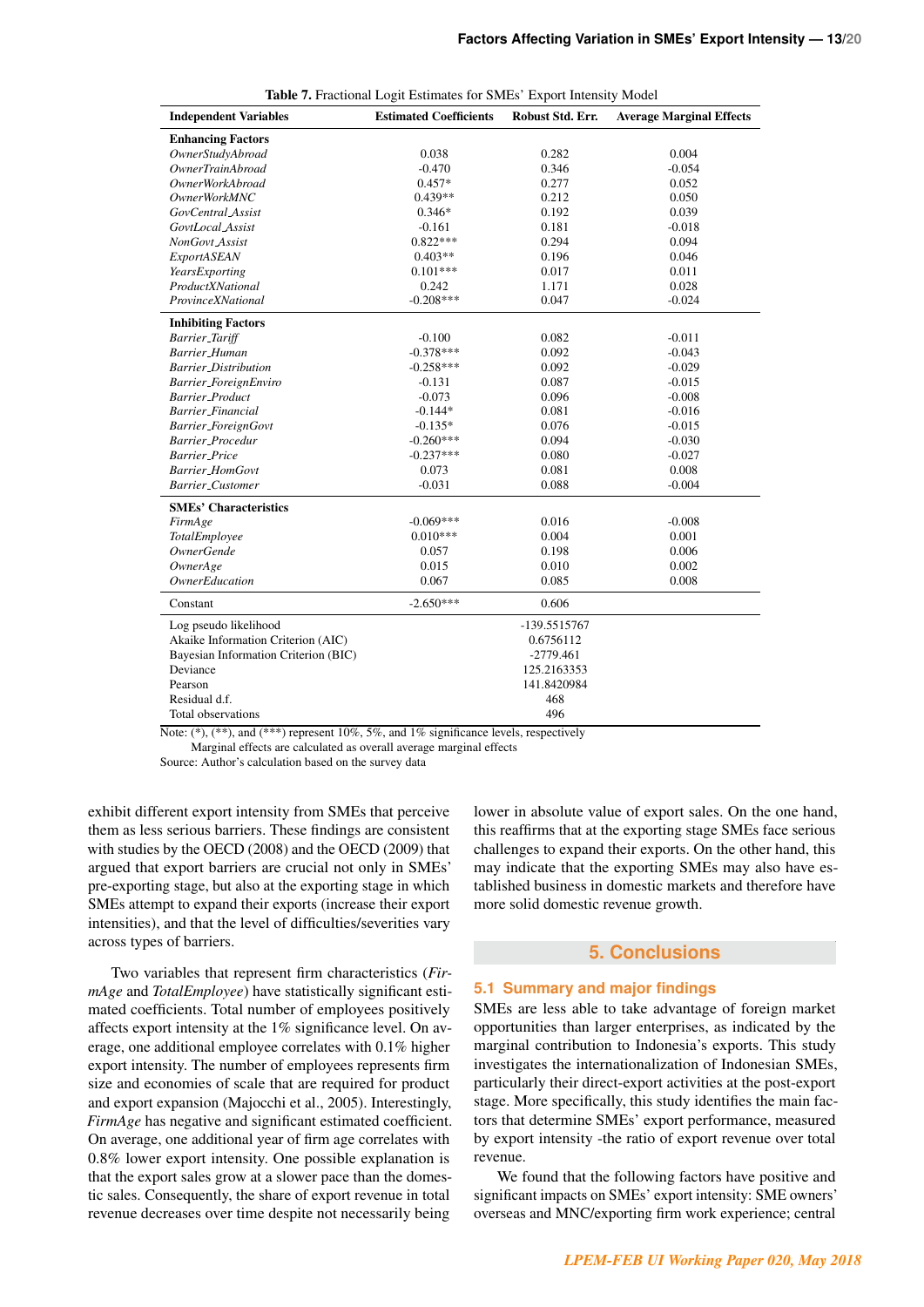|                                | <b>Table 8.</b> OLS Estimations for SMES Export intensity Model |                       |            |
|--------------------------------|-----------------------------------------------------------------|-----------------------|------------|
| <b>Independent Variables</b>   | <b>Estimated Coefficients</b>                                   | <b>Standard Error</b> | <b>VIF</b> |
| <b>Enhancing Factors</b>       |                                                                 |                       |            |
| OwnerStudyAbroad               | 0.021                                                           | 0.044                 | 1.697      |
| <i><b>OwnerTrainAbroad</b></i> | $-0.072$                                                        | 0.047                 | 1.315      |
| OwnerWorkAbroad                | $.113**$                                                        | 0.045                 | 1.531      |
| <i>OwnerWorkMNC</i>            | .078**                                                          | 0.034                 | 1.255      |
| GovCentral_Assist              | 0.033                                                           | 0.022                 | 1.339      |
| GovtLocal Assist               | $-0.023$                                                        | 0.022                 | 1.284      |
| NonGovt_Assist                 | $.049*$                                                         | 0.027                 | 1.684      |
| ExportASEAN                    | 0.037                                                           | 0.025                 | 1.602      |
| YearsExporting                 | $.011***$                                                       | 0.002                 | 2.421      |
| ProductXNational               | $-0.053$                                                        | 0.151                 | 1.116      |
| ProvinceXNational              | $-.038***$                                                      | 0.006                 | 1.523      |
| <b>Inhibiting Factors</b>      |                                                                 |                       |            |
| <b>Barrier_Tariff</b>          | $-0.013$                                                        | 0.010                 | 1.110      |
| <b>Barrier_Human</b>           | $-.048***$                                                      | 0.011                 | 1.197      |
| <b>Barrier_Distribution</b>    | $-.042***$                                                      | 0.01                  | 1.153      |
| Barrier_ForeignEnvi            | $-0.015$                                                        | 0.010                 | 1.122      |
| <b>Barrier_Product</b>         | $-0.009$                                                        | 0.010                 | 1.167      |
| <b>Barrier_Financial</b>       | $-.023**$                                                       | 0.010                 | 1.133      |
| Barrier_ForeignGovt            | $-.018*$                                                        | 0.010                 | 1.096      |
| Barrier_Procedur               | $-.035***$                                                      | 0.011                 | 1.370      |
| <b>Barrier_Price</b>           | $-.028***$                                                      | 0.010                 | 1.051      |
| <b>Barrier_HomGovt</b>         | 0.008                                                           | 0.010                 | 1.125      |
| <b>Barrier_Customer</b>        | 0.003                                                           | 0.010                 | 1.145      |
| <b>SMEs' Characteristics</b>   |                                                                 |                       |            |
| FirmAge                        | $-.005***$                                                      | 0.001                 | 1.717      |
| TotalEmployee                  | $.001**$                                                        | 0.000                 | 1.340      |
| <b>OwnerGender</b>             | 0.015                                                           | 0.023                 | 1.121      |
| OwnerAge                       | $.002*$                                                         | 0.001                 | 1.223      |
| <b>OwnerEducation</b>          | 0.003                                                           | 0.009                 | 1.432      |
| (Constant)                     | $.222***$                                                       | 0.062                 |            |
| F-value                        | 21.529***                                                       |                       |            |
| df                             | 27                                                              |                       |            |
| R Square                       | 0.554                                                           |                       |            |
| <b>Adjusted R Square</b>       | 0.528                                                           |                       |            |

|--|

Note:  $(*),$   $(**)$ , and  $(***)$  represent 10%, 5%, and 1% significance levels, respectively Source: Author's calculation based on the survey data

government agencies' promotional, business management financial and production assistance; non-government actors financial, technical, managerial and promotional assistance; ASEAN export market; years of exporting; firm age and total number of employees. We also that being located in the provinces that have a high contribution to Indonesia's national exports adversely affect SMEs' export intensity. We also found that the following factors have no significant impacts on SMEs' export intensity: SME owners' overseas study and short courses/training experiences; SME owners gender, age and education; and assistance provided by local government agencies.

Perception on the difficulties to overcome the following types of export barriers significantly hamper SMEs' export intensity: informational and human resources barriers; distribution, logistics and promotional barriers; financial barriers; foreign government barriers; procedural barriers; and price barriers. However, SMEs that perceive tariff and non-tariff export barriers in host countries, business environment barriers in host countries, product and transaction barriers, home government barriers and foreign customer and competitor barriers as severe barriers exhibit no export intensity difference with SMEs that perceive those barriers as less difficult.

## **5.2 Implications of the Research Findings**

The findings of our research have some policy implications. The government should not focus solely on the effort to assist non-exporting SMEs to become exporters but also address the obstacles encountered by exporting SMEs to sustain and expand their exports bases. Our study revealed that at the exporting stage SMEs still face severe barriers such as foreign currency risks, shortage of export insurance and granting facilities or payment delay to foreign customers.

Accordingly, the government should provide relevant assistance to remove those barriers and closely monitor SMEs' export performance beyond initial export success. The government should design export assistance based on a good understanding, accurate and updated information on the types and severity of export impediments encountered by SMEs in their post-export activities, with which effective policy measures to remove those barriers can be formulated. Misperceptions about the types and the difficulty level of export barriers may lead to under or over provision of export assistance in certain policy areas, which are not uncommon even in developed countries (Lloyd-Reason & Mughan, 2008; OECD-APEC, 2006).

The government should be knowledgeable of the functions and role of non-government actors in the internationalisation network such as business associations/chambers,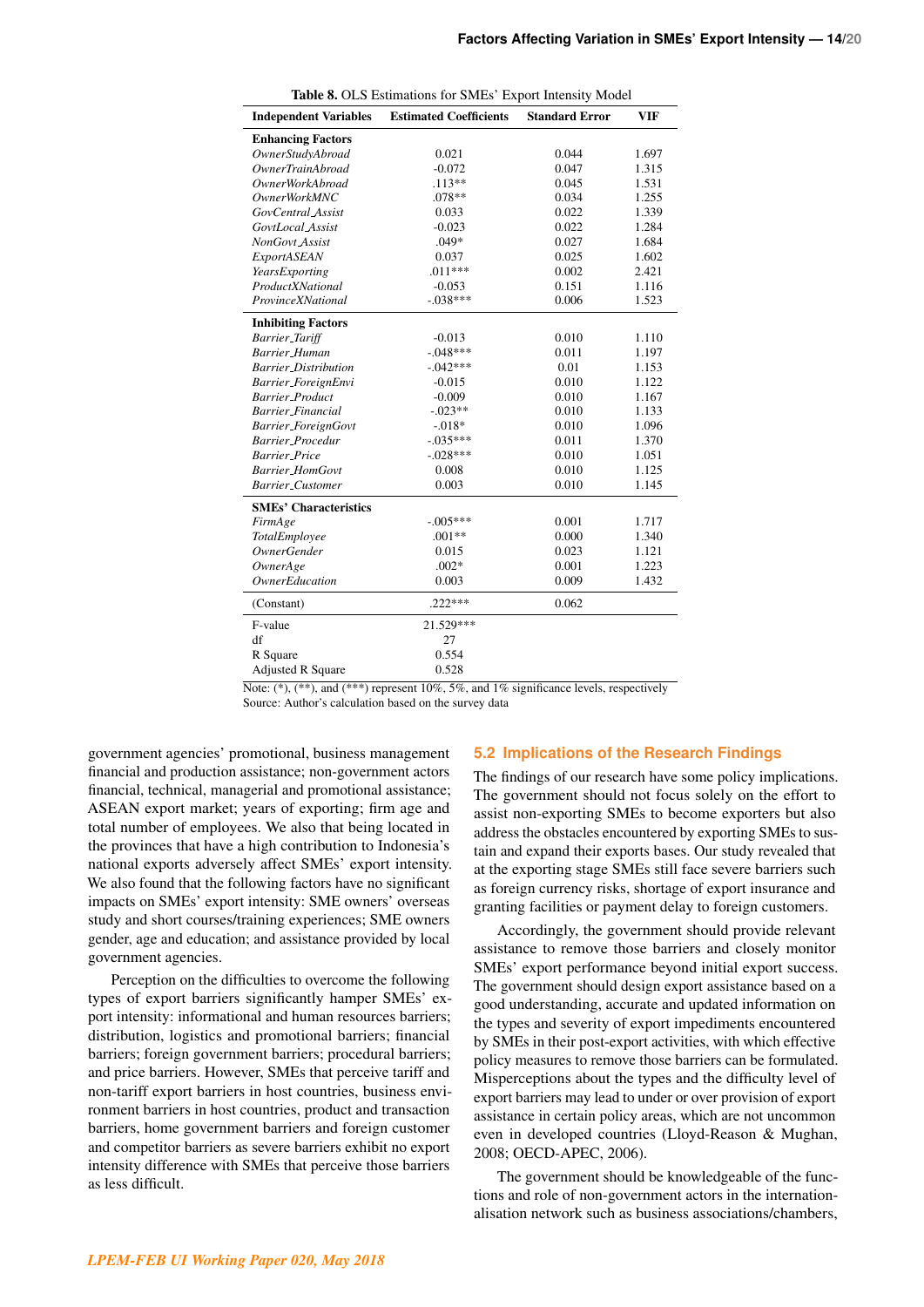research institute/universities, finance/microfinance institutions, and other non-government organizations. Government intervention should take into account the network relationships between SMEs and other actors that are already in operation. Thus, the government can define the appropriate level of intervention for each policy area.

The central government must disseminate their policy measures to support SME internationalization to provincial, municipal and regency governments and coordinate its policy implementation. Since Indonesia's government decentralization in 1999, the local governments have played increasingly important roles in the policymaking (Brodjonegoro & Asanuma, 2000; Resosudarmo, 2004). However, our estimation results show that local government assistance has no significant effect in helping SMEs to sustain and expand their exporting. This might be due to local government's domestic market orientation in their assistance to local SMEs (Uchikawa & Keola, 2008).

The findings of this study have several important managerial implications. The exporting SME owners and the managerial teams should keep actively seeking to participate in various government export assistance programmes. The estimation results show that the exporters face severe barriers such as human resources, financial and procedural barriers, to sustain and expand their exporting. The types of assistance that might be beneficial to remove those barriers include managerial training (e.g. business planning, marketing, cultural differences awareness, language skills and knowledge of export procedures) and financial support (including export financing, export insurance and export guarantees).

Exporting SMEs should maintain and strengthen their relationships with non-government actors in the networks. For example, exporting SMEs may seek advice or information regarding export expansion opportunities from business associations/chambers and business partners/associates. In addition, the current exporters should build networking with Indonesian emigrant communities to access multiple foreign markets. The role of the Indonesian diaspora is still very limited and ineffective in facilitating SME internationalization as compared to other communities such as guanxi (China), kankei (Japan) and immak (Korea) (Zhou, Wu, & Luo, 2007).

#### **5.3 Research Limitations**

This research has a number of limitations regarding the scope of the study, the sample selection, the data and the estimation techniques. *First*, with respect to the scope of the study, this research is confined to SMEs' direct export activities, which is one specific form of outward internationalization. Thus, this study does not incorporate other forms of outward internationalization including indirect export through large exporting firms, involvement in global supply chains and foreign investment to set up shops or inventory facilities overseas. Direct exporting is an increasingly viable outward internationalization strategy for SMEs due to decreasing trade barriers and transportation costs, although indirect export and involvement in global supply chains remain as realistic options for SMEs owing to their risk aversion and lack of internal resources (Hessels & Terjesen, 2010).

*Second*, this research focuses on the internationalization of small-sized and medium-sized enterprises and therefore excludes the case of micro-sized enterprises. The micro enterprises' database in Indonesia is unavailable as they mostly take the form of individual businesses or home industries.

*Third*, this research covers seven provinces in Indonesia including all provinces in Java, Madura, and Bali Islands. The selection of the study area allows to some extent the generalisation of the study's results at country level (Indonesia). However, the results of the study are not reflective of the characteristics of provinces which differ greatly from the studied provinces. In particular, the results may not reflect the least industrialized and least developed provinces where the lack of transportation, communication and logistics infrastructure may pose greater barriers for exporting activities.

*Fourth*, this study does not specifically compare the SMEs' export intensity determinants across provinces and products despite employing two variables that represent province and SMEs' product group. As Revindo Revindo, Gan, & Nguyen (2015, 2017) suggest, Indonesian SMEs' internationalization processes and determinants may vary across province and product groups.

*Fifth*, this study limits itself to the supply-side analysis of SME internationalization and is therefore short of explanation with regard to the demand-side factors of internationalization. In this study, the foreign market barriers (foreign customers, government and distributors) and the export market destinations are discussed from SMEs' perspectives and thereby could be insufficient to represent overall demand-side factors of internationalization.

*Sixth*, the data collection of this study was conducted in April-August 2014. Hence, the results of this study do not capture the impact of the ASEAN Economic Community (AEC) that took effect from 1 January 2015. The implementation of AEC may decrease the trade barriers among member economies (Chia, 2013; Itakura, 2013) and may therefore bring about more positive attitudes towards export barriers in general. The implementation of AEC may also alter SMEs' market orientation where Indonesian SMEs can be more inclined to expand their export to ASEAN countries.

*Finally*, the study uses SMEs' point of view in discussing the role of local governments (provincial and municipal governments) in export assistance provisions but did not conduct interviews/surveys with local government agencies. Hence, the results do not capture local governments' perspective on SMEs' development. Local governments have increasingly important roles in policy-making in Indonesia since the rapid government decentralization began in 1999 (Brodjonegoro & Asanuma, 2000; Resosudarmo, 2004). It is possible that local governments have varying policies regarding local SMEs' market orientation. For example, some local governments may endorse local SMEs to focus on domestic markets or to sell their products to large exporters domestically as opposed to committing to direct exporting (Uchikawa & Keola, 2008).

#### **5.4 Recommendations for Future Research**

To increase the generalization of the research results, the scope of the study can be expanded to include other re-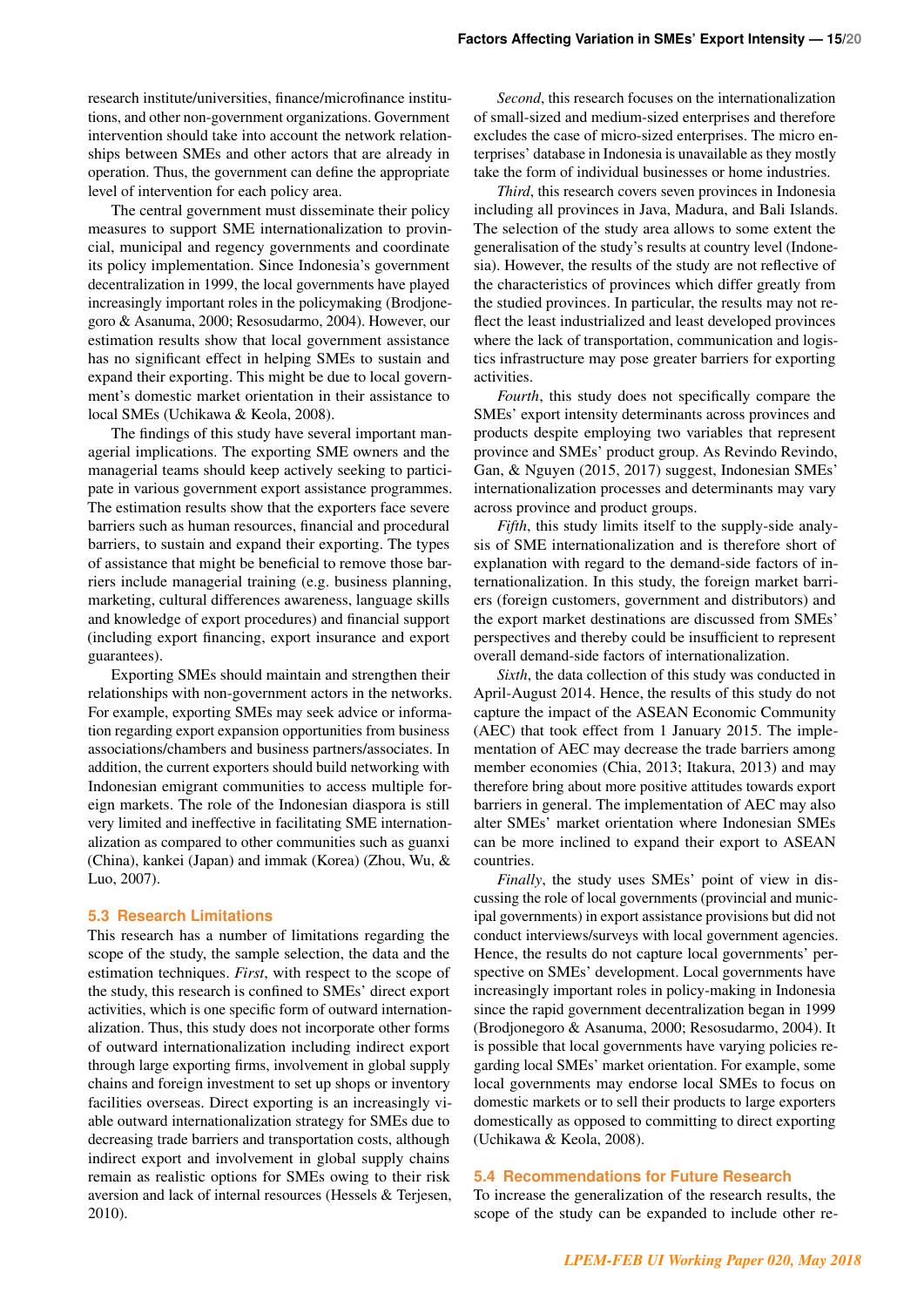gions or provinces in Indonesia. In particular, future study can attempt to include less developed/less industrialized provinces and provinces that are located close to the Indonesian borders with neighbouring ASEAN countries. To capture the variation in SME internationalization processes across provinces, a number of variables at provincial level can be added. For example, provinces may differ in port/shipping infrastructure and in the ICT development and utilisation levels, all of which may affect the internationalisation of local SMEs (Hagsten & Kotnik, 2017; Puthusserry, Child, & Rodrigues, 2014). Provinces can also differ in their local governments' policies towards local SMEs. Accordingly, cross-province comparison of SME internationalisation requires a larger sample size. The sample size should be calculated and randomized for each province to ensure sample sufficiency to perform statistical inferences at provincial level.

Alternatively, future research can be more specific on SMEs' export intensity in a particular province/region or product group/industry. For example, case studies of SMEs' export intensity in tourist destination provinces such as Bali and Yogyakarta can be considered. Case studies can also be drawn upon export intensity of SMEs in specific industries such as handicrafts, food and beverages, and garment and fashion accessories. Specific case studies will allow more specific policy measures recommendation to foster SME export.

SMEs' internationalization process involves other private actors in internationalization networks, including distributors, suppliers, business associations/chambers, financial institutions and other private agencies (Coviello & Munro, 1997; Coviello & Munro, 1995; Zain & Ng, 2006). Future studies can consider capturing the perspective of those actors with regard to SMEs' export activities to have a better understanding on how the network relationships can help foster SMEs' export intensity.

Future studies can also consider a more complex definition of SMEs. The SME definition by number of employees used in our study is practical for survey purposes but has its own drawbacks. The number of employees may not always represent the size of the enterprise's business activities. For example, a labour intensive fashion accessory or household utensils production may involve a large number of employees despite low product monetary value. By contrast, a small-scale jewellery craft producer has large product monetary value despite employing only a small number of artisans. Hence, future research on SMEs' export intensity can consider SME definitions that incorporate other dimensions of size including, for example, assets and turnover values (Ayyagari, Beck, & Demirguc-Kunt, 2005; "*Undangundang No. 20 Tahun 2008 tentang Usaha Mikro Kecil dan Menengah* [Law on Micro, Small and Medium-Sized Enterprise Number 20 of 2008].", 2008).

Future studies can attempt to increase the accuracy and depth of the research data. To improve the accuracy of the research data, some perceptual data can be replaced with factual (quantitative) data. For example, the actual tariff rate, number of export documents, cost of exporting and time taken to export can be used to replace the perceptual barriers related to procedure and logistics barriers. Quantitative measures of firms' financial performances such as sales, profit and return on sales can be used in place of perceptual satisfaction with firms' financial performance.

## **References**

- Abdi, H., & Williams, L. J. (2010). Principal component analysis. *Wiley Interdisciplinary Reviews: Computational Statistics*, 2(4), 433–459. doi:10.1002/wics.101
- Acedo, F. J., & Galán, J. L. (2011). Export stimuli revisited: The influence of the characteristics of managerial decision makers on international behaviour. *International Small Business Journal*, 29(6), 648–670. doi:10.1177/0266242610375771
- Adlung, R., & Soprana, M. (2013). SMEs in services trade—A GATS perspective. *Intereconomics*, 48(1), 41–50.
- Andersen, O. (1993). On the internationalization process of firms: A critical analysis. *Journal of International Business Studies*, 24(2), 209–231.
- Andersen, P. H. (2006). Listening to the global grapevine: SME export managers' personal contacts as a vehicle for export information generation. *Journal of World Business*, 41(1), 81–96.
- Anderson, D. R., Sweeney, D. J., & Williams, T. A. (2010). *Statistics for Business and Economics (11th ed.)*. South Western Educational Publishing.
- Ayyagari, M., Beck, T., & Demirguc-Kunt, A. (2005). *Small and medium enterprises across the globe*. The World Bank. Retrieved from [http://siteresources.worldbank.org/DEC/](http://siteresources.worldbank.org/DEC/Resources/84797-1114437274304/SME_globe.pdf) [Resources/84797-1114437274304/SME](http://siteresources.worldbank.org/DEC/Resources/84797-1114437274304/SME_globe.pdf) globe.pdf.
- Barney, J. (1991). Firm resources and sustained competitive advantage. *Journal of Management*, 17(1), 99–120.
- Baum, C. F. (2008). Stata tip 63: Modeling proportions. *Stata Journal*, 8(2), 299–303.
- Bianchi, C., & Wickramasekera, R. (2016). Antecedents of SME export intensity in a Latin American Market. *Journal of Business Research*, 69(10), 4368–4376.
- Bilkey, W. J., & Tesar, G. (1977). The export behavior of smallersized Wisconsin manufacturing firms. *Journal of International Business Studies*, 8(1), 93–98.
- BPS-Statistics Indonesia. (2014a). *Industri Statistics*. Retrieved 18 November 2014, from [http://www.bps.go.id/.](http://www.bps.go.id/)
- BPS-Statistics Indonesia. (2014b). *Statistical Yearbook of Indonesia 2014*. Jakarta: BPS-Statistics Indonesia. Retrieved from [https://www.bps.go.id/website/pdf](https://www.bps.go.id/website/pdf_publikasi/)\_publikasi/.
- Brodjonegoro, B., & Asanuma, S. (2000). Regional autonomy and fiscal decentralization in democratic Indonesia. *Hitotsubashi Journal of Economics*, 41(2), 111–122.
- Brush, C. (2012). *International entrepreneurship: The effect of firm age on motives for internationalization (Vol. 5)*. Routledge.
- Calabrò, A., & Mussolino, D. (2013). How do boards of directors contribute to family SME export intensity? The role of formal and informal governance mechanisms. *Journal of Management & Governance*, 17(2), 363–403.
- Calof, J. L., & Beamish, P. W. (1995). Adapting to foreign markets: Explaining internationalization. *International Business Review*, 4(2), 115–131. doi:10.1016/0969-5931(95)00001-G
- Cavusgil, S. T. (1980). On the internationalization process of firms. *European Research*, 8(6), 273–281.
- Cavusgil, S. T., & Naor, J. (1987). Firm and management characteristics as discriminators of export marketing activity. *Journal of Business Research*, 15(3), 221–235.
- Cavusgil, S. T., & Zou, S. (1994). Marketing strategy-performance relationship: an investigation of the empirical link in export market ventures. *The Journal of Marketing*, 58(1), 1–21.
- Chatterjee, S., & Wernerfelt, B. (1991). The link between resources and type of diversification: Theory and evidence. *Strategic Management Journal*, 12(1), 33–48.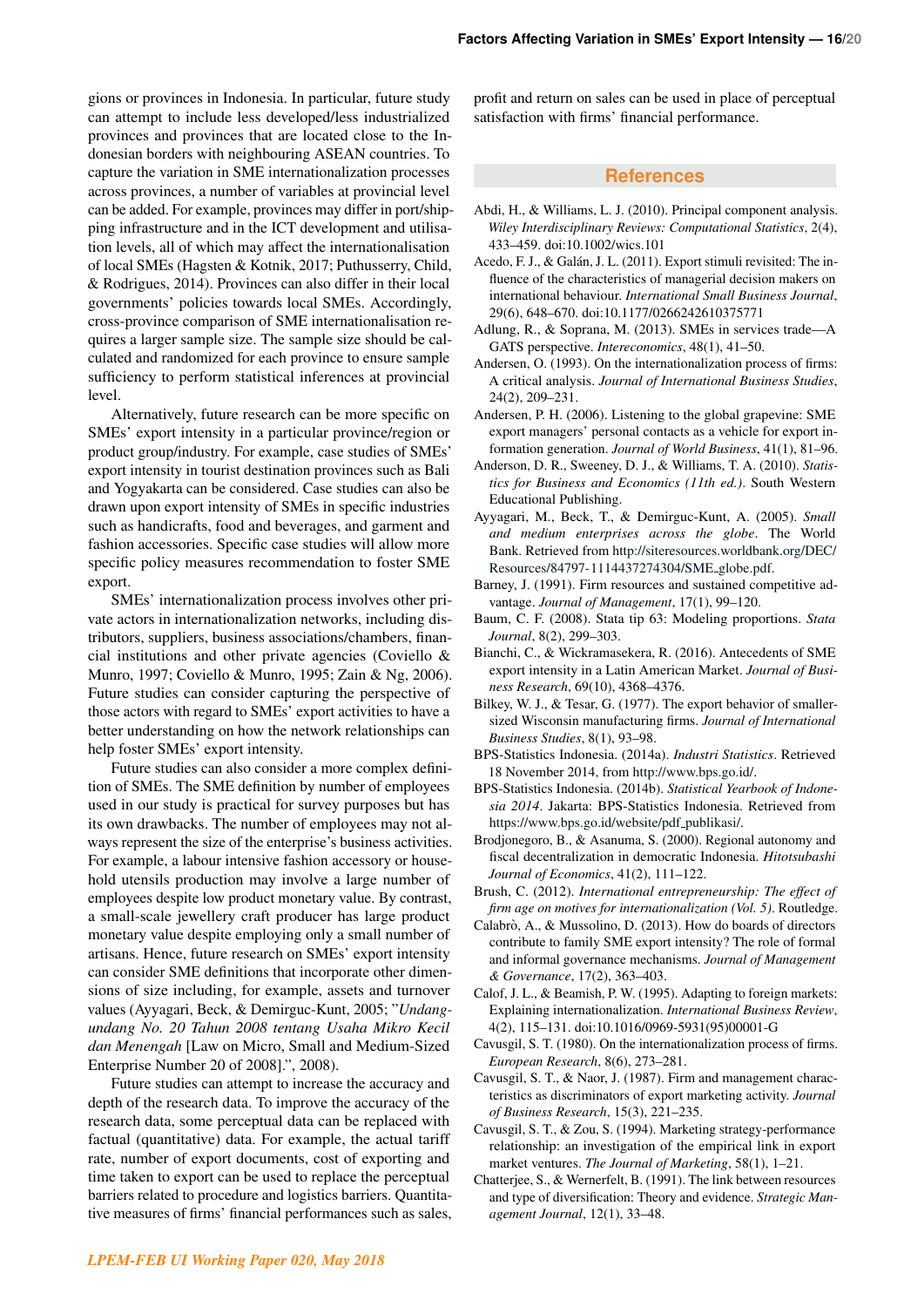- Chia, S. (2013) The ASEAN economic community: Progress, challenges, and prospects. *ADBI Working Paper No. 440*.
- Ciszewska-Mlinaric, M. (2016). Foreign market knowledge and SME's international performance: Moderating effects of strategic intent and time-to-internationalization. *Entrepreneurial Business and Economics Review*, 4(4), 51.
- Conner, K. R., & Prahalad, C. K. (1996). A resource-based theory of the firm: Knowledge versus opportunism. *Organization Science*, 7(5), 477–501.
- Coviello, N. E., & Munro, H. J. (1995). Growing the entrepreneurial firm: networking for international market development. *European Journal of Marketing*, 29(7), 49–61.
- Coviello, N., & Munro, H. (1997). Network relationships and the internationalisation process of small software firms. *International Business Review*, 6(4), 361–386. doi:10.1016/s0969- 5931(97)00010-3
- Crossley, M. L. (2008). *The desk reference of statistical quality methods*. ASQ Quality Press.
- Dalli, D. (1995). The organization of exporting activities: Relationships between internal and external arrangements. *Journal of Business Research*, 34(2), 107–115. doi:http://dx.doi.org/10.1016/0148-2963(94)00059-N.
- Demick, D. H., & O'Reilly, A. J. (2000). Supporting SME internationalisation: a collaborative project for accelerated export development. *Irish Marketing Review*, 13(1), 34.
- Dhanaraj, C., & Beamish, P. W. (2003). A resource-based approach to the study of export performance. *Journal of Small Business Management*, 41(3), 242–261. doi:10.1111/1540-627X.00080.
- DiStefano, C., Zhu, M., & Mindrila, D. (2009). Understanding and using factor scores: Considerations for the applied researcher. *Practical Assessment, Research & Evaluation*, 14(20), 1–11.
- European Commission. (2010). *Barriers to internationalisation and growth of EU's innovative companies*. Vienna.
- Francis, J., & Collins-Dodd, C. (2004). Impact of export promotion programs on firm competencies, strategies and performance: The case of Canadian high-technology SMEs. *International Marketing Review*, 21(4/5), 474–495.
- Freeman, J., Styles, C., & Lawley, M. (2012). Does firm location make a difference to the export performance of SMEs? *International Marketing Review*, 29(1), 88–113.
- Ganotakis, P., & Love, J. H. (2012). Export propensity, export intensity and firm performance: The role of the entrepreneurial founding team. *Journal of International Business Studies*, 43(8), 693–718. doi:10.1007/s10997-010-9166-x.
- Garland, R. (1991). The mid-point on a rating scale: Is it desirable. *Marketing Bulletin*, 2(1), 66–70.
- Gereffi, G. (1994). The Organization of Buyer-Driven Global Commodity Chains: How US Retailers Shape Overseas Production Networks. In G. Gereffi & M. Korzeniewicz (Eds.), *Commodity chains and global capitalism*. London: Praeger.
- Hagsten, E., & Kotnik, P. (2017). ICT as facilitator of internationalisation in small-and medium-sized firms. *Small Business Economics*, 48(2), 431–446.
- Hammer, A., & Stamps, J. (2010). *The Role of Small & Medium Sized Enterprises In U.S. and EU Exports*. Paris: OECD. Retrieved from [http://www.oecd.org/officialdocuments/](http://www.oecd.org/officialdocuments/publicdisplaydocumentpdf/?cote=STD/TBS/WPTGS(2010)18&docLanguage=En) [publicdisplaydocumentpdf/?cote=STD/TBS/WPTGS\(2010\)](http://www.oecd.org/officialdocuments/publicdisplaydocumentpdf/?cote=STD/TBS/WPTGS(2010)18&docLanguage=En) [18&docLanguage=En.](http://www.oecd.org/officialdocuments/publicdisplaydocumentpdf/?cote=STD/TBS/WPTGS(2010)18&docLanguage=En)
- Hart, S., & Tzokas, N. (1999). The impact of marketing research activity on SME export performance: evidence from the UK. *Journal of Small Business Management*, 37(2), 63–75.
- Hessels, J., & Terjesen, S. (2010). Resource dependency and institutional theory perspectives on direct and indirect export choices. *Small Business Economics*, 34(2), 203–220. doi:10.1007/s11187-008-9156-4.
- Hitt, M. A., Hoskisson, R. E., & Kim, H. (1997). International

diversification: Effects on innovation and firm performance in product-diversified firms. *The Academy of Management Journal*, 40(4), 767–798.

- Hollenstein, H. (2005). Determinants of international activities: are SMEs different? *Small Business Economics*, 24(5), 431–450.
- Hubbard, R., & Allen, S. J. (1987). An empirical comparison of alternative methods for principal component extraction. *Journal of Business Research*, 15(2), 173–190.
- Hymer, S. H. (1976). *The international operations of national firms: A study of direct foreign investment*. Cambridge, MA: MIT Press
- Itakura, K. (2013). Impact of liberalization and improved connectivity and facilitation in ASEAN for the ASEAN Economic Community. *ERIA Discussion Paper No. 1-2013*.
- ITC. (2018a). *Trade Map: Export by Products*. The International Trade Centre. Retrieved 1 May 2018, from [http://www.](http://www.trademap.org/Index.aspx) [trademap.org/Index.aspx.](http://www.trademap.org/Index.aspx)
- ITC. (2018b). *Trade Map: Export by Services*. The International Trade Centre. Retrieved 1 May 2018, from [http://www.](http://www.trademap.org/Index.aspx) [trademap.org/Index.aspx.](http://www.trademap.org/Index.aspx)
- Jacoby, J., & Matell, M. S. (1971). Three-point Likert scales are good enough. *Journal of Marketing Research*, 8(4), 495–500.
- Jane, O. (2013). Proses internasionalisasi perusahaan: Desain strategis & organisasi (studi kasus UKM di kota Bandung). *Research Report-Social Science, 1*.
- Johns, R. (2010). Likert items and scales. *Survey Question Bank: Methods Fact Sheet*, 1, 1–11.
- Kogut, B., & Chang, S. J. (1996). Platform Investments and Volatile Exchange Rates: Direct Investment in the U.S. by Japanese Electronic Companies. *The Review of Economics and Statistics*, 78(2), 221–231. doi:10.2307/2109924.
- Kontinen, T., & Ojala, A. (2012). Social capital in the international operations of family SMEs. *Journal of Small Business and Enterprise Development*, 19(1), 39–55. doi:10.1108/14626001211196398.
- Korhonen, H., Luostarinen, R., & Welch, L. (1996). Internationalization of SMEs: Inward–outward patterns and government policy. *Management International Review*, 36(4), 315–329.
- Kuncoro, M. (2009). *Pemberdayaan UKM: Antara Mitos dan Realitas*. Retrieved 02/10/2014, from [http://ekonomikerakyatan.](http://ekonomikerakyatan.ugm.ac.id/My%20Web/mudrajad.htm) [ugm.ac.id/My%20Web/mudrajad.htm.](http://ekonomikerakyatan.ugm.ac.id/My%20Web/mudrajad.htm)
- Lages, L. F., Silva, G., & Styles, C. (2009). Relationship capabilities, quality, and innovation as determinants of export performance. *Journal of International Marketing*, 17(4), 47–70.
- Laghzaoui, S. (2007, October). Internationalization of SME: A reading in terms of resources and competencies. *Paper presented at the meeting of the 3rd Iberian International Business Conference*, Aveiro, Portugal.
- Lee, C. F., Lee, J. C., & Lee, A. C. (1999). *Statistics for business and financial economics (2nd ed.)*. Singapore: World Scientific.
- Leonidou, L. C. (1995a). Empirical research on export barriers: Review, assessment, and synthesis. *Journal of International Marketing*, 3(1), 29–43.
- Leonidou, L. C. (1995b). Export stimulation: a non-exporter's perspective. *European Journal of Marketing*, 29(8), 17–36.
- Leonidou, L. C. (2004). An analysis of the barriers hindering small business export development. *Journal of Small Business Management*, 42(3), 279–302. doi:10.1111/j.1540- 627X.2004.00112.x
- Levy, B., Berry, A., & Nugent, J. B. (1999). Supporting the export activities of small and medium enterprise (SME). In B. Levy, A. Berry & J. B. Nugent (Eds.), *Fulfilling the export potential of small and medium firms* (pp. 1-30): Springer Science & Business Media.
- Liargovas, P. G., & Skandalis, K. S. (2008). Motivations and barriers of export performance: Greek exports to the Balkans. *Jour-*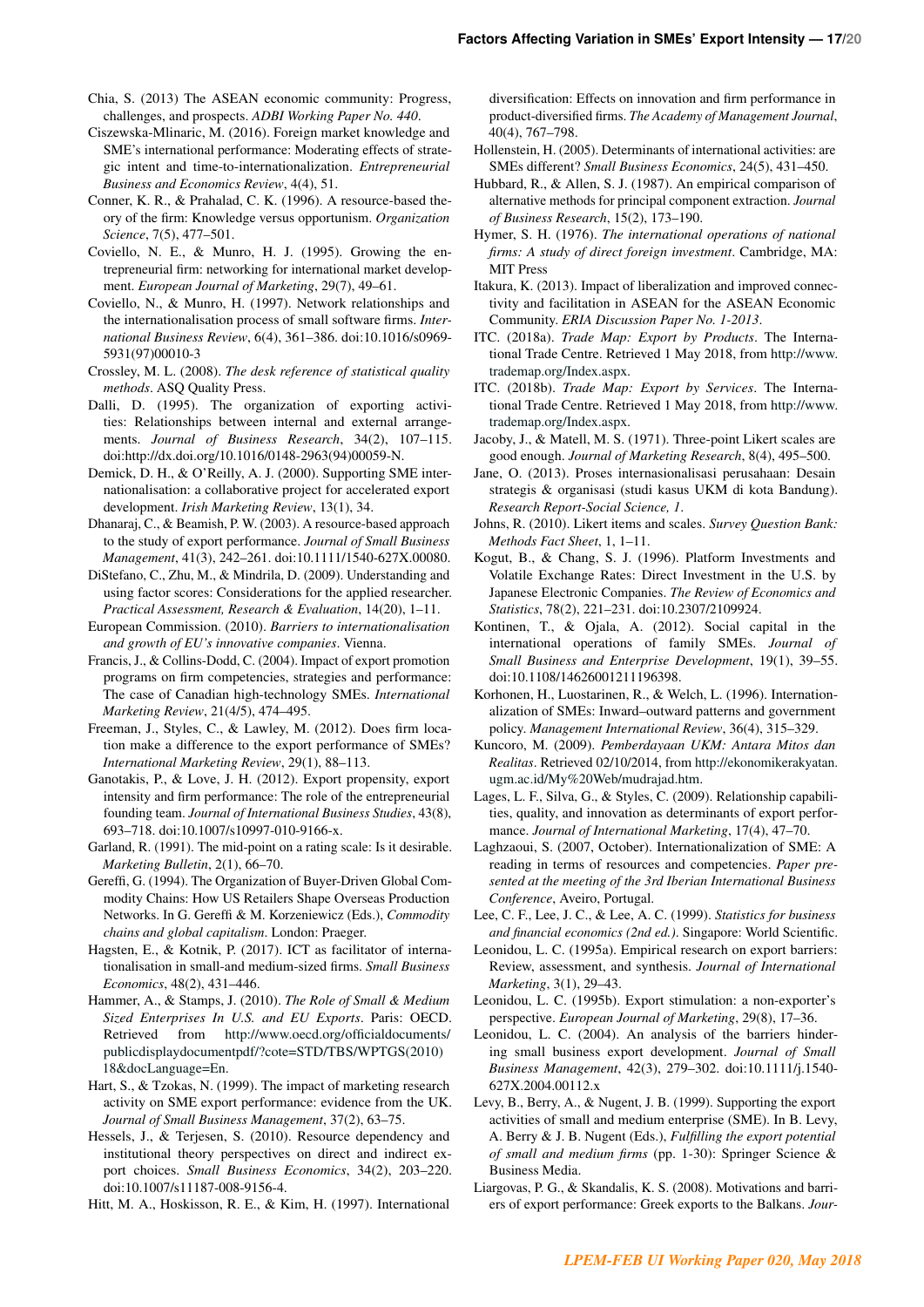*nal of Southern Europe and the Balkans Online*, 10(3), 377–392. doi:10.1080/14613190802493840.

- Ling-Yee, L. (2004). An examination of the foreign market knowledge of exporting firms based in the People's Republic of China: Its determinants and effect on export intensity. *Industrial Marketing Management*, 33(7), 561–572.
- Lloyd-Reason, L., & Mughan, T. (2008). Removing Barriers to SME Access to International Markets: OECD-APEC Global Study. *Paper presented at the meeting of the USASB 2008 Conference*, San Antonio, Texas.
- Lu, J. W., & Beamish, P. W. (2001). The internationalization and performance of SMEs. *Strategic Management Journal*, 22(6–7), 565–586. doi:10.1002/smj.184.
- Lu, J. W., & Beamish, P. W. (2004). International diversification and firm performance: The S-curve hypothesis. *The Academy of Management Journal*, 47(4), 598–609.
- Lu, J. W., & Beamish, P. W. (2006). SME internationalization and performance: Growth vs. profitability. *Journal of International Entrepreneurship*, 4(1), 27–48.
- Majocchi, A., Bacchiocchi, E., & Mayrhofer, U. (2005). Firm size, business experience and export intensity in SMEs: A longitudinal approach to complex relationships. *International Business Review*, 14(6), 719–738.
- Makadok, R. (2001). Toward a synthesis of the resource-based and dynamic-capability views of rent creation. *Strategic Management Journal*, 22(5), 387–401.
- Matell, M. S., & Jacoby, J. (1971). Is there an optimal number of alternatives for Likert scale items? Study I: Reliability and validity. *Educational and Psychological Measurement*, 31(3), 657–674.
- Melén, S. (2009). *New insights on the internationalisation process of SMEs: A study of foreign market knowledge development*. Stockholm School of Economics, Stockholm.
- Ministry of Cooperatives and SMEs Republic of Indonesia, &. (2009a). *Direktori KUKM Ekspor*. Jakarta.
- Ministry of Cooperatives and SMEs Republic of Indonesia. (2009b). *Perkembangan Data Usaha Mikro, Kecil, Menengah (UMKM) dan Usaha Besar (UB) Tahun 2005–2009. [The Development of Micro, Small, Medium and Large-Sized Business, 2005–2009]*. Retrieved June 15, 2013, from [http://www.depkop.go.id/](http://www.depkop.go.id/index.php?option=com_phocadownload&view=file&id=318:data-usaha-mikro-kecil-menengah-umkm-dan-usaha-besar-ub-) index.php?option=com [phocadownload&view=file&id=318:](http://www.depkop.go.id/index.php?option=com_phocadownload&view=file&id=318:data-usaha-mikro-kecil-menengah-umkm-dan-usaha-besar-ub-) [data-usaha-mikro-kecil-menengah-umkm-dan-usaha-besar-ub](http://www.depkop.go.id/index.php?option=com_phocadownload&view=file&id=318:data-usaha-mikro-kecil-menengah-umkm-dan-usaha-besar-ub-)[tahun-2010-2011&Itemid=93.](tahun-2010-2011&Itemid=93)
- Ministry of Cooperatives and SMEs Republic of Indonesia. (2010a). *Perkembangan Data Usaha Mikro, Kecil, Menengah (UMKM) dan Usaha Besar (UB) Tahun 2006– 2010. [The Development of Micro, Small, Medium and Large-Sized Business, 2006–2010]*. Retrieved September 7, 2016, from [http://www.depkop.go.id/index.](http://www.depkop.go.id/index.php?option=com_phocadownload&view=file&id=318:data-usaha-mikro-kecil-menengah-umkm-dan-usaha-besar-ub-) php?option=com [phocadownload&view=file&id=318:](http://www.depkop.go.id/index.php?option=com_phocadownload&view=file&id=318:data-usaha-mikro-kecil-menengah-umkm-dan-usaha-besar-ub-) [data-usaha-mikro-kecil-menengah-umkm-dan-usaha-besar-ub-](http://www.depkop.go.id/index.php?option=com_phocadownload&view=file&id=318:data-usaha-mikro-kecil-menengah-umkm-dan-usaha-besar-ub-)

[tahun-2010-2011&Itemid=93.](tahun-2010-2011&Itemid=93)

- Ministry of Cooperatives and SMEs Republic of Indonesia. (2010b). *Perkembangan Data Usaha Mikro, Kecil, Menengah (UMKM) dan Usaha Besar (UB) Tahun 2009– 2010. [The Development of Micro, Small, Medium and Large-Sized Business, 2009–2010]*. Retrieved September 7, 2016, from [http://www.depkop.go.id/index.](http://www.depkop.go.id/index.php?option=com_phocadownload&view=file&id=318:data-usaha-mikro-kecil-menengah-umkm-dan-usaha-besar-ub-) php?option=com [phocadownload&view=file&id=318:](http://www.depkop.go.id/index.php?option=com_phocadownload&view=file&id=318:data-usaha-mikro-kecil-menengah-umkm-dan-usaha-besar-ub-) [data-usaha-mikro-kecil-menengah-umkm-dan-usaha-besar-ub](http://www.depkop.go.id/index.php?option=com_phocadownload&view=file&id=318:data-usaha-mikro-kecil-menengah-umkm-dan-usaha-besar-ub-)[tahun-2010-2011&Itemid=93.](tahun-2010-2011&Itemid=93)
- Ministry of Cooperatives and SMEs Republic of Indonesia, &. (2011). *SME and Cooperative Indonesia Catalogue*. Jakarta.
- Ministry of Cooperatives and SMEs Republic of Indonesia, &. (2012). *SME and Cooperative Indonesia Catalogue*. Jakarta.
- Ministry of Cooperatives and SMEs Republic of Indonesia. (2013). *Perkembangan Data Usaha Mikro, Kecil, Menengah (UMKM) dan Usaha Besar (UB) Tahun 2010–2011. [The Development of Micro, Small, Medium and Large-Sized Business, 2010–2011]*. Retrieved June 15, 2013, from [http://www.depkop.go.id/](http://www.depkop.go.id/index.php?option=com_phocadownload&view=file&id=318:data-usaha-mikro-kecil-menengah-umkm-dan-usaha-besar-ub-) index.php?option=com [phocadownload&view=file&id=318:](http://www.depkop.go.id/index.php?option=com_phocadownload&view=file&id=318:data-usaha-mikro-kecil-menengah-umkm-dan-usaha-besar-ub-) [data-usaha-mikro-kecil-menengah-umkm-dan-usaha-besar-ub](http://www.depkop.go.id/index.php?option=com_phocadownload&view=file&id=318:data-usaha-mikro-kecil-menengah-umkm-dan-usaha-besar-ub-)[tahun-2010-2011&Itemid=93.](tahun-2010-2011&Itemid=93)
- Ministry of Cooperatives and SMEs Republic of Indonesia. (2014). *Perkembangan Data Usaha Mikro, Kecil, Menengah (UMKM) dan Usaha Besar (UB) Tahun 2011–2012. [The Development of Micro, Small, Medium and Large-Sized Business, 2010–2012]*. Retrieved August 25, 2014,
- Ministry of Cooperatives and SMEs Republic of Indonesia. (2015). *Perkembangan Data Usaha Mikro, Kecil, Menengah (UMKM) dan Usaha Besar (UB) Tahun 2012–2013. [The Development of Micro, Small, Medium and Large-Sized Business, 2012–2013*. Retrieved September 10, 2016,
- *Perubahan atas Peraturan Menteri Keuangan Nomor 68/Pmk.03/2010 Tentang Batasan Pengusaha Kecil Pajak Pertambahan Nilai, 197/PMK.03/2013 C.F.R*. (2013).
- Morgan, R. E. (1997). Export stimuli and export barriers: evidence from empirical research studies. *European Business Review*, 97(2), 68–79.
- Morgan, R. E., & Katsikeas, C. S. (1997). Export stimuli: Export intention compared with export activity. *International Business Review*, 6(5), 477–499.
- Nguyen, T. V., Le, N. T. B., & Bryant, S. E. (2013). Sub-national institutions, firm strategies, and firm performance: A multilevel study of private manufacturing firms in Vietnam. *Journal of World Business*, 48(1), 68–76. doi:10.1016/j.jwb.2012.06.008.
- Obben, J., & Magagula, P. (2003). Firm and managerial determinants of the export propensity of small and medium-sized enterprises in Swaziland. *International Small Business Journal*, 21(1), 73–91.
- OECD. (2008). *Removing Barriers to SME Access to International Markets*. Secretary-General of the OECD.
- OECD. (2009). *Top Barriers and Drivers to SME Internationalisation*. The OECD Working Party on SMEs and Entrepreneurship, OECD.
- OECD. (2012). *Fostering SMEs' Participation in Global Markets*. OECD.
- OECD-APEC. (2006). Removing Barriers to SME Access to International Markets. *Paper presented at the meeting of the OECD-APEC Global Conference*, Athens.
- Onkelinx, J., & Sleuwaegen, L. (2008). *Internationalisation of SMEs: Flanders District of Creativity*.
- Orser, B., Spence, M., Riding, A., & Carrington, C. A. (2010). Gender and export propensity. *Entrepreneurship Theory and Practice*, 34(5), 933–957.
- Ottaviano, G., & Martincus, C. V. (2011). SMEs in Argentina: who are the exporters? *Small Business Economics*, 37(3), 341–361.
- Papke, L. E., & Wooldridge, J. (1993) Econometric methods for fractional response variables with an application to 401 (k) plan participation rates. *NBER Technical Working Paper No. 147*. Cambridge, Mass., USA: National Bureau of Economic Research
- Papke, L. E., & Wooldridge, J. M. (2008). Panel data methods for fractional response variables with an application to test pass rates. *Journal of Econometrics*, 145(1), 121–133.
- Pendergast, W. R., Sunje, A., & Pasic, M. (2008). The internationalization of SMEs in Bosnia and Herzegovina. In L.-P. Dana, I. M. Wellpe, M. Han & V. Ratten (Eds.), *Handbook of Research on European Entrepreneurship: Towards a Theory of Internationalization* (pp. 94-113). London: Edward Elgar.

PSU. (2017). *STAT 505 Applied Multivariate Statistical Analysis*.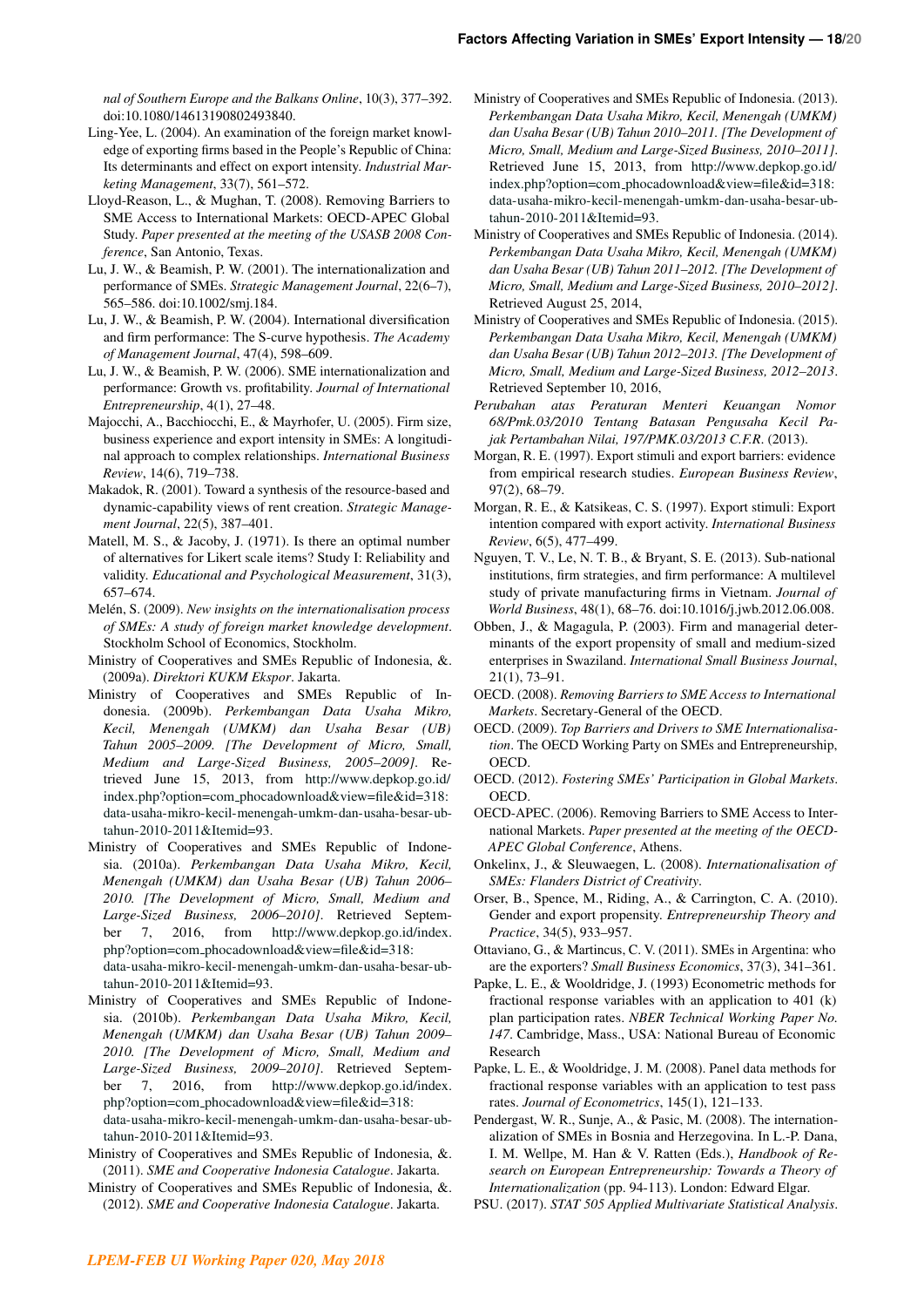Retrieved 28 February 2017, from [https://onlinecourses.science.](https://onlinecourses.science.psu.edu/stat505/node/1) [psu.edu/stat505/node/1.](https://onlinecourses.science.psu.edu/stat505/node/1)

- Puthusserry, P. N., Child, J., & Rodrigues, S. B. (2014). Psychic distance, its business impact and modes of coping: a study of British and Indian partner SMEs. *Management International Review*, 54(1), 1–29.
- Rencher, A. C. (2012). *Methods of multivariate analysis (3rd ed.)*. John Wiley & Sons.
- Resosudarmo, I. A. P. (2004). Closer to people and trees: will decentralisation work for the people and the forests of Indonesia? *The European Journal of Development Research*, 16(1), 110–132.
- Reuber, A. R., & Fischer, E. (1997). The influence of the management team's international experience on the internationalization behaviors of SMEs. *Journal of International Business Studies*, 28(4), 807–825.
- Revindo, M. D. (2017). *Internationalisation of Indonesian SMEs*. Lincoln University.
- Revindo, M. D. (2018). Types and Severities of Export Barriers: Evidence from Indonesian SMEs. *Economics and Finance in Indonesia*, 63(2), 150–175.
- Revindo, M., & Gan, C. (2017). *Factors Influencing SMEs Engagement in Direct Export Activities*. LPEM, Faculty of Economics and Business, University of Indonesia.
- Revindo, M. D., & Gan, C. (2016). Export Stimuli, Export Stages and Internationalization Pathways: The Case of Indonesian SMEs. *EFI*, 62(3), 191–205.
- Revindo, M. D., Gan, C., & Nguyen, C. C. (2015). Indonesian SMEs' Export Strategy and ProcessWorld Business Institute. *Symposium conducted at the meeting of the World Business Institute's Asia-Pacific Business Research Conference*, Singapore.
- Revindo, M. D., Gan, C., & Nguyen, C. C. (2017). Internationalization Strategy and Process: Evidence from Indonesian SMEs. *World Journal of Management*, 8(1), 59–74.
- Robertson, C., & Chetty, S. K. (2000). A contingency-based approach to understanding export performance. *International Business Review*, 9(2), 211–235.
- Rodrigues, S. B., & Child, J. (2012). Building social capital for internationalization. *Revista de Administração Contemporânea*, 16(1), 23–38. doi:10.1590/s1415-65552012000100003.
- Roida, H. Y., & Sunarjanto, N. A. (2012). Family ownership type and the international involvement of SMEs: Empirical study of agency theory in East Java Indonesia. *Chinese Business Review*, 11(2), 224–232.
- Ruzzier, M., Hisrich, R. D., & Antoncic, B. (2006). SME internationalization research: past, present, and future. *Journal of Small Business and Enterprise Development*, 13(4), 476–497.
- Ruzzier, M., Antoncic, B., Hisrich, R. D., & Konecnik, M. (2007). Human capital and SME internationalization: A structural equation modeling study. *Canadian Journal of Administrative Sciences/Revue Canadienne des Sciences de l'Administration*, 24(1), 15–29.
- Sari, D. (2011). Internationalisation of Manufacturing SMEs: The Case of IndonesiaInternational Council for Small business (ICSB). *Symposium conducted at the meeting of the International Council for Small Business (ICSB) World Conference*, Washington.
- Sari, D., Alam, Q., & Beaumont, N. (2008). Internationalisation of SMEs in Indonesia: Entrepreneur human and social capital. *Working Papers in Business, Management and Finance No. 200801*. Padjadjaran University. Bandung.
- Shamsuddoha, A. K., Ali, M. Y., & Ndubisi, N. O. (2009b). Impact of government export assistance on internationalization of SMEs from developing nations. *Journal of Enterprise Information Management*, 22(4), 408–422. doi:10.1108/17410390910975022.
- Shih, T.-Y., & Wickramasekera, R. (2011). Export decisions within Taiwanese electrical and electronic SMEs: The role of management characteristics and attitudes. *Asia Pacific Journal of Management*, 28(2), 353–377. doi:10.1007/s10490-010-9213-9.
- Silvente, F. R., & Giménez, J. C. (2007). Information spillovers and the choice of export destination: a multinomial logit analysis of Spanish young SMEs. *Small Business Economics*, 28(1), 69–86.
- Singla, C., & George, R. (2013). Internationalization and performance: A contextual analysis of Indian firms. *Journal of Business Research*, 66(12), 2500–2506. doi:http://dx.doi.org/10.1016/j.jbusres.2013.05.041.
- Sousa, C. M., Martínez-López, F. J., & Coelho, F. (2008). The determinants of export performance: A review of the research in the literature between 1998 and 2005. *International Journal of Management Reviews*, 10(4), 343–374.
- Stoian, M.-C., Rialp, A., & Rialp, J. (2011). Export performance under the microscope: A glance through Spanish lenses. *International Business Review*, 20(2), 117–135. doi:http://dx.doi.org/10.1016/j.ibusrev.2010.07.002
- Tambunan, T. (2009a). Export-oriented small and medium industry clusters in Indonesia. *Journal of Enterprising Communities: People and Places in the Global Economy*, 3(1), 25–25. doi:10.1108/17506200910943661.
- Tambunan, T. (2009b). Facilitating small and medium enterprises in international trade (export): The case of Indonesia. *Paper presented at the meeting of the Asia-Pacific Trade Economists' Conference: Trade-Led Growth in Times of Crisis*, Bangkok, Thailand.
- Thai, M. T. T. (2008). *The internationalization of Vietnamese small and medium-sized enterprises*. University of St. Gallen, Schaan, Gutenberg AG.
- Tufféry, S. (2011). *Data mining and statistics for decision making*. John Wiley & Sons. Uchikawa, S., & Keola, S. (2008). Small and medium enterprises in Cambodia, Laos, and Vietnam. *ERIA Research Project Report 2008(5)*, 237–273.
- UNCTAD. (2014). *World Investment Report 2014: Investing in the SDGs: An Action Plan*. New York and Geneva: United Nations.
- UNCTAD. (2015). *World Investment Report 2015: Reforming International Investment Governance*. New York and Geneva: United Nations.
- *Undang-undang No. 20 Tahun 2008 tentang Usaha Mikro Kecil dan Menengah [Law on Micro, Small and Medium-Sized Enterprise Number 20 of 2008]*. (2008).
- Wagner, J. (2001). A note on the firm size–export relationship. *Small Business Economics*, 17(4), 229–237.
- Welch, L. S., & Luostarinen, R. (1999). Internationalization Evolution of a Concept. In P. J. Buckley & P. N. Ghauri (Eds.), The *Internationalization of the Firm* (pp. 83-98). Oxford: Thomson Learning.
- Welch, C. L., Welch, D. E., & Hewerdine, L. (2008). Gender and export behaviour: Evidence from women-owned enterprises. *Journal of Business Ethics*, 83(1), 113–126.
- Wengel, J. t., & Rodriguez, E. (2006). SME export performance in Indonesia after the crisis. *Small Business Economics*, 26(1), 25–37. doi:10.1007/s11187-004-6491-y.
- Wignaraja, G. (2012) Engaging Small and Medium Enterprises in Production Networks: Firm-level Analysis of Five ASEAN Economies. *ADBI Working Paper Series No. 361*. ADBI.
- Wilkinson, T., & Brouthers, L. E. (2006). Trade promotion and SME export performance. *International Business Review*, 15(3), 233–252. doi:http://dx.doi.org/10.1016/j.ibusrev.2006.03.001.
- Williams, J. E., & Chaston, I. (2004). Links between the linguistic ability and international experience of export managers and their export marketing intelligence behaviour. *International Small Business Journal*, 22(5), 463–486.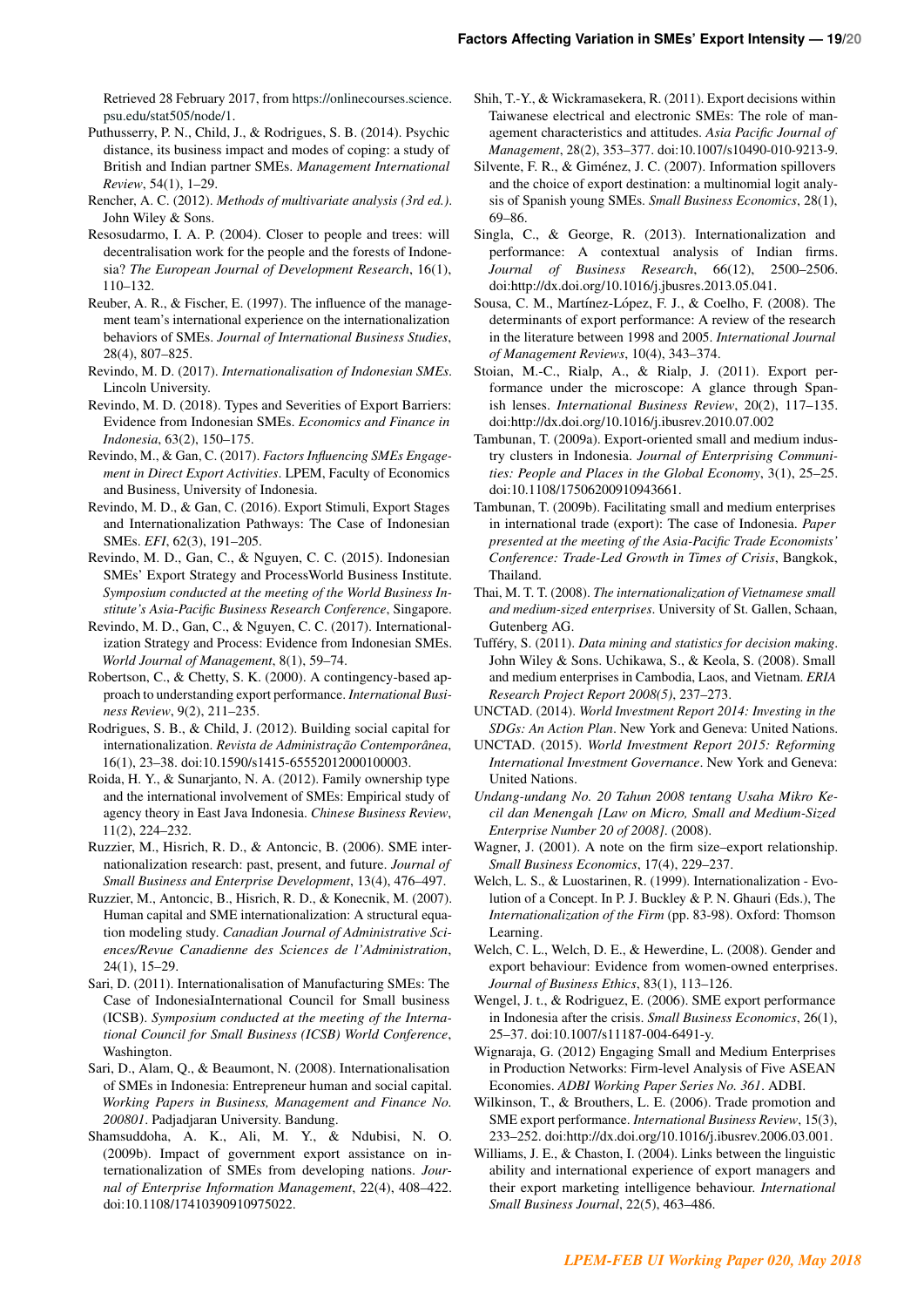- <span id="page-21-0"></span>Wiratno, U., & Dhewanto, W. (Undated). *Analisis Usaha Mikro, Kecil dan Menengah (UMKM): UMKM Sebagai Pasar Potensial Perbankan*. Retrieved from <http://xa.yimg.com/kq/groups/20509929/1749183264/name/> [ANALISIS+USAHA+MIKRO+KECIL+DAN+](ANALISIS+USAHA+MIKRO+KECIL+DAN+MENENGAH++(MBA+ITB+Business+Review).doc) [MENENGAH++\(MBA+ITB+Business+Review\).doc.](ANALISIS+USAHA+MIKRO+KECIL+DAN+MENENGAH++(MBA+ITB+Business+Review).doc)
- World Bank. (2016). *World Development Indicators*. Retrieved 4 October 2016, from [http://databank.worldbank.org/data/.](http://databank.worldbank.org/data/)
- Yeoh, P.-L., & Jeong, I. (1995). Contingency relationships between entrepreneurship, export channel structure and environment: a proposed conceptual model of export performance. *European Journal of Marketing*, 29(8), 95–115.
- Zain, M., & Ng, S. I. (2006). The impacts of network relationships on SMEs' internationalization process. *Thunderbird International Business Review*, 48(2), 183–205.
- Zhou, L., Wu, W.-p., & Luo, X. (2007). Internationalization and the performance of born-global SMEs: the mediating role of social networks. *Journal of International Business Studies*, 38(4), 673– 690. doi:10.1057/palgrave.jibs.8400282.
- Zou, S., & Stan, S. (1998). The determinants of export performance: a review of the empirical literature between 1987 and 1997. *International Marketing Review*, 15(5), 333–356.
- Zubadi, H., & Nugroho, W. S. (2012). Pertumbuhan usaha pada UKM di Kota Magelang. *Jurnal Bisnis dan Ekonomi*, 10(2), 126–139.